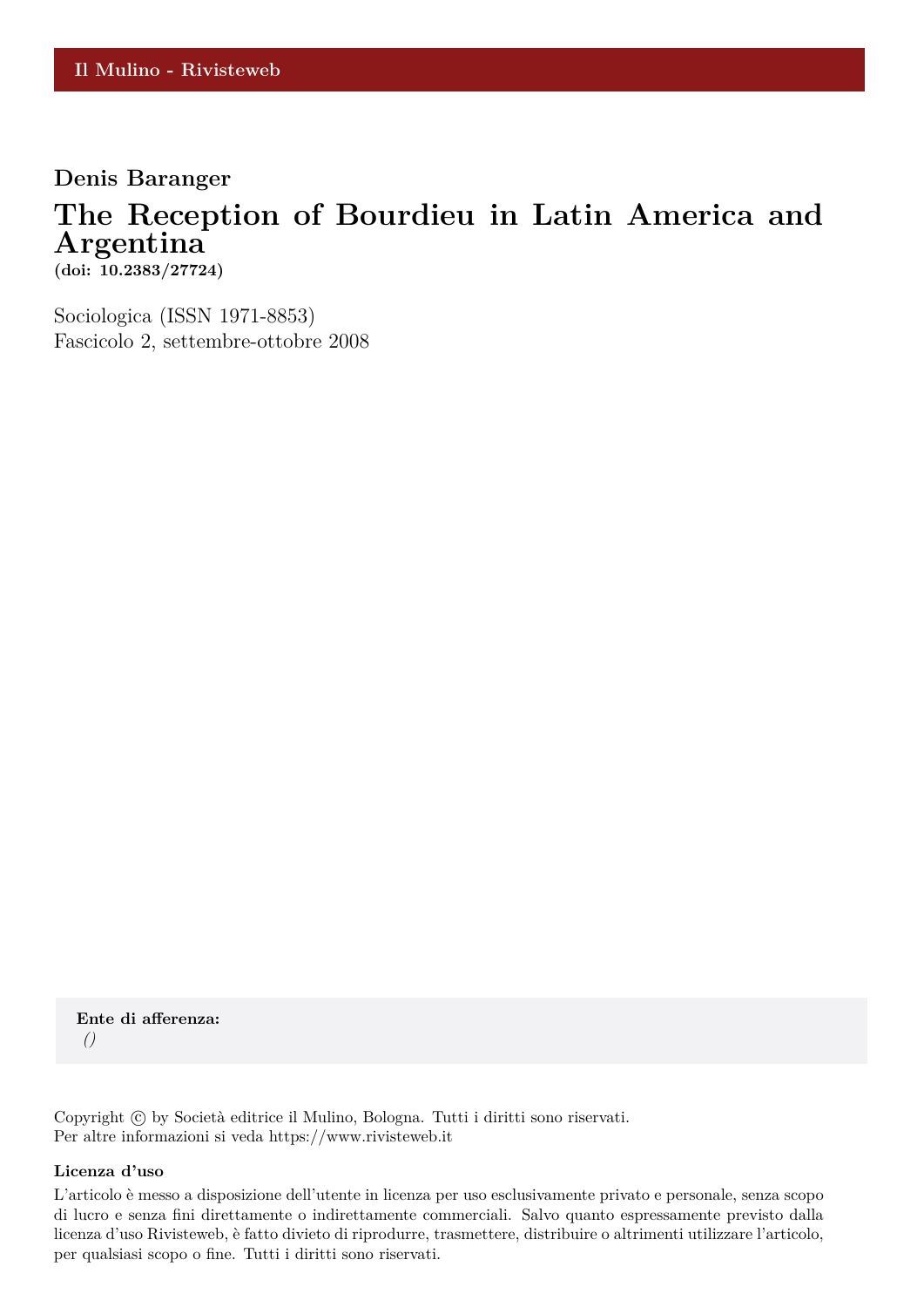Symposium / The International Circulation of Sociological Ideas: The Case of Pierre Bourdieu

# **The Reception of Bourdieu in Latin America and Argentina**

*by* Denis Baranger

doi: 10.2383/27724

## **1. Bourdieu and Latin America**

The Congress commemorating the fiftieth anniversary of the *Facultad Latinoamericana de Ciencias Sociales* (FLACSO) was held at its campus in Quito on October 30, 2007. Rafael Correa, President of Ecuador, both an economist and former professor at FLACSO, spoke on this occasion, and in his extensive speech quoted Bourdieu in an attempt to invoke an epistemological vigilance aimed at developing a social science at the service of the Latin American people, that is to say, a form of understanding which assumes the necessary *rupture* with "positivist economics" and rational choice theory [Correa 2007].

These words are consistent with the social representation of Bourdieu the scientist transformed into a militant anti-globalization activist. This image was relayed across the world as from 1995 onwards, turning Bourdieu into a public figure in Argentina with a frequent presence in the culture supplements of the main newspapers [Martínez 2007a, 26-28].

Signs of this shift had already begun to appear in previous years. In 1989, when Bourdieu encountered J.S. Coleman at a symposium the former advocated the constitution of a field of world sociology [Bourdieu 1991].<sup>1</sup> Furthermore, the journal

<sup>1</sup> For a discussion of this bizarre coincidence, which involved the confluence of *Social Network Analysis* and the French *Analyse Factorielle des Correspondances* in an ecumenical "structural sta-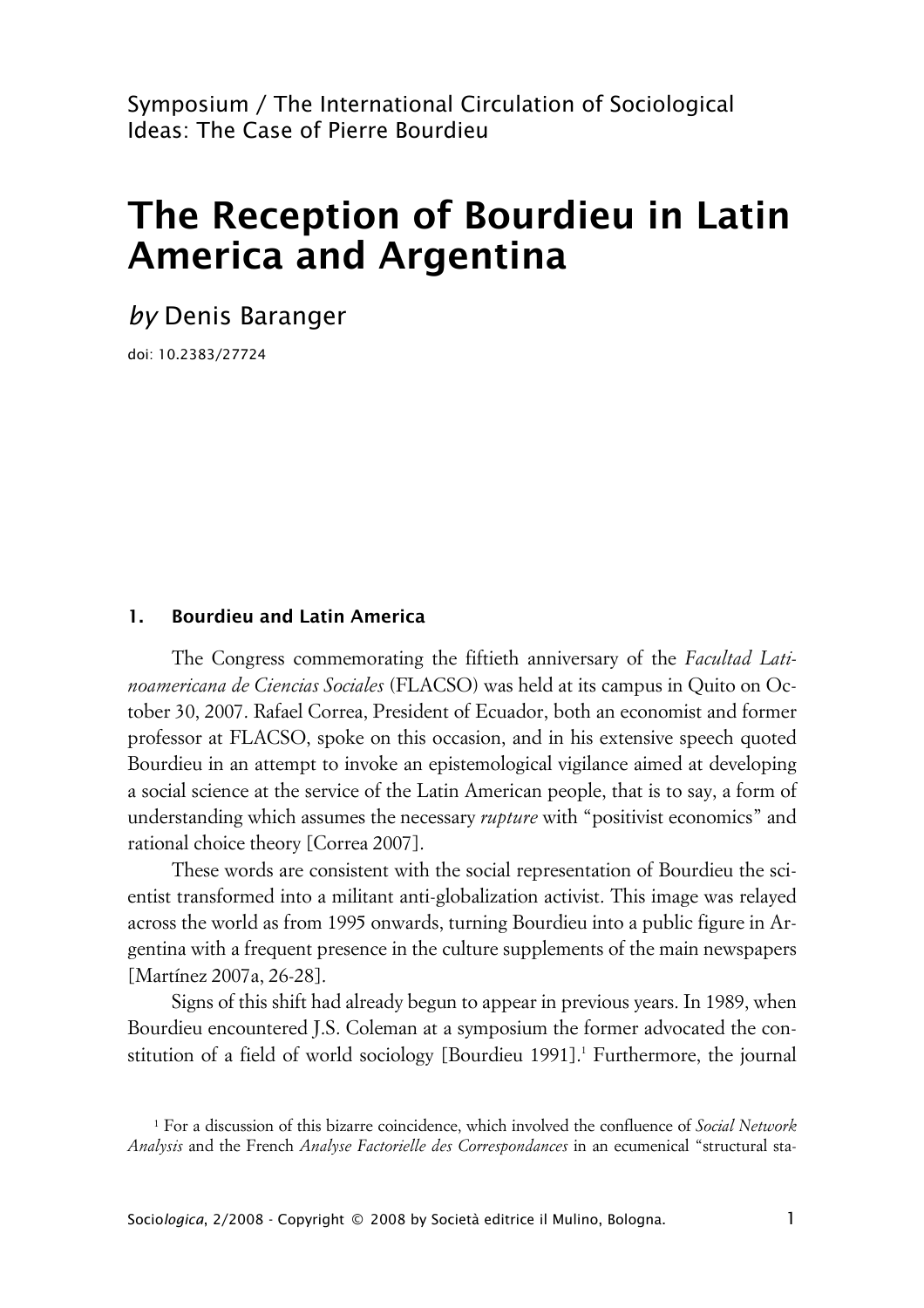*Liber*, which originally bore the sub-title *Revue européenne des livres*, in June 1994 changed the word *européenne* to *internationale*. Yet Bourdieu never actually travelled to Latin America.

This was the context for an episode which revealed his desire to position himself in Spanish-speaking Latin America, in terms of a participative role at once political and scientific, as was frequently the case with his contributions during his last stages. In 1999, two different teleconferences were organized just six days apart, by which Bourdieu appeared symbolically to embrace Hispanic America from the Río Bravo in the north down to the Southern Cone. The first of these, "The career of the sociologist" took place on June 22 in Mexico. The second, on June 28, was organized jointly by the Universities of Córdoba and Buenos Aires in Argentina, and the Catholic University in Santiago de Chile and entitled "The sociologist and the recent economic changes in society" [Bourdieu 2000].<sup>2</sup> On both occasions, Bourdieu spoke in Spanish, even when answering questions from the audience.<sup>3</sup>

#### 1.1. *Latin America and Argentina in Actes*

Up until that point, Bourdieu had paid the sub-continent little attention. If we take *Actes de la recherche en sciences sociales* to be the medium of expression *par excellence* of Bourdieu's thinking, a review of the titles of the articles published between 1975 and 2008 reveals the minor importance accorded the region. Throughout its 172 issues, only 25 articles refer to Latin America, an average of one reference for every seven issues.

If we take *Actes* to be an instance of consecration, we see that the presence of Latin American authors is scarce, except for those from Brazil. In 1975 – the first year of the journal – an article authored by the Brazilian Sergio Miceli was published, but then nothing further until 1982, when one by Loyola appeared. There are ten Brazilian authors who have published articles in *Actes*, and five of which have done so on more than one occasion.

tistic," see Baranger 2005. Steinmetz has argued that, from Bourdieu's point of view, it would be necessary to admit the existence of both positivist and anti-positivist positions in the socio-scientific field [Steinmetz 2005, 36-37].

<sup>&</sup>lt;sup>2</sup> The conference revisited a lecture given for the first time in Berlin on June 10, 2000 entitled "*Neoliberalismus und neue Formen der sozialen Herrschaft*." However, the answers to the participants' questions had the result of turning this into an original text.

<sup>3</sup> In 1999, Bourdieu was also invited to take part in a congress organized by the *Central de Trabajadores Argentinos* – CTA, rival of the traditionally Peronist CGT – but he asked Franck Poupeau to go in his stead.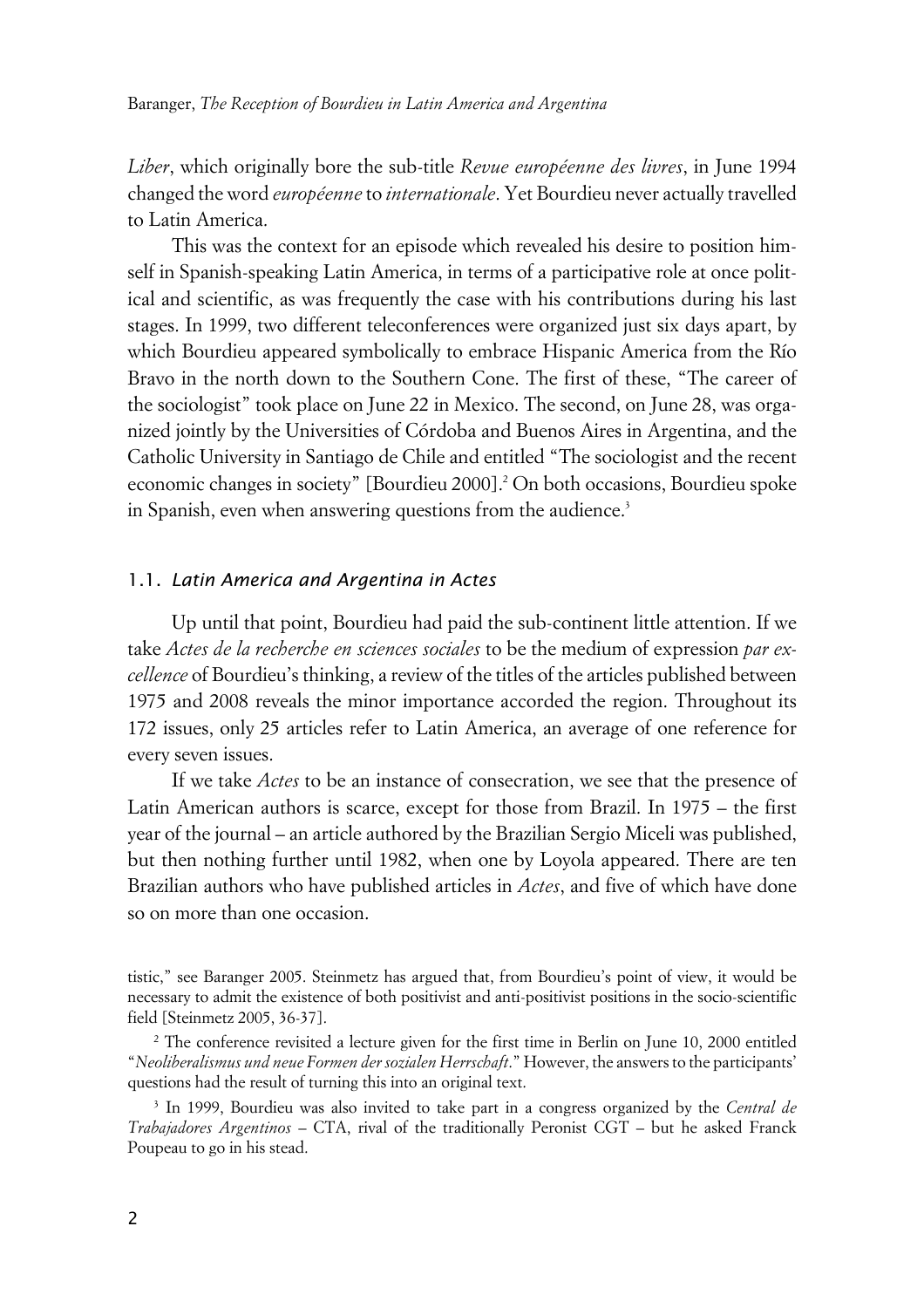| Subjects  |        |         |                  |         |       |
|-----------|--------|---------|------------------|---------|-------|
| Years     | Brazil | Peru    | Argentina        | Bolivia | Total |
| 1975-1998 | 16     |         | $\left( \right)$ |         | 17    |
| 1999-2007 |        |         |                  | 2       | 8     |
| Total     | 17     |         |                  | 2       | 25    |
|           |        | Authors |                  |         |       |
| Years     | Brazil | France  | Argentina        | Bolivia | Total |
| 1975-1998 | 10     | ን       | $\Omega$         |         | 14    |
| 1999-2007 |        |         | 5                |         | 8     |
| Total     | 10     | 6       |                  |         | 22    |

TAB. 1. *Subjects and authors in 25 articles in Actes dealing with Latin America*

In the later period of the journal, a shift from Brazil to Argentina seemed to take place. If, over the first 24 years there appeared 14 articles authored by Brazilians, as from 1999 onwards, there is only one article by Miceli (which is, furthermore, about the social history of an Argentine writer, J.L. Borges), while there are five by Argentines and one by a Bolivian sociologist. There is only one Argentine – Gustavo Sorá – with two contributions published in *Actes* [Sorá 1999; Sorá 2002], as well as an article in *Liber* [Sorá 1998].

It is no coincidence that Gustavo Sorá and Federico Neiburg [Neiburg and Plotkin 2004a] had access to both the *Centre de Sociologie Européenne* (CSE) and *Actes,* coming from the *Museu Nacional* of Rio de Janeiro, the leading post-graduate teaching institution for anthropology in Brazil, where they completed their dissertations under the direction of A. García and J.S. Lopes, respectively. Another Argentine, Alicia Gutiérrez [2005] was tutored by J.C. Combessie for her double dissertation for the *Universidad de Buenos Aires* (UBA) and the *École des Hautes Études en Sciences Sociales* (EHESS). Javier Auyero [2005], after training as a Bourdieusian in Argentina, undertook his dissertation in the New School for Social Research with Tilly. Lastly, Mariano Plotkin completed a doctorate in history in California. As Neiburg was already established in Brazil and Auyero is a professor at the State University of New York, only three of the Argentines who had work published in *Actes* are currently living in this country.

Publication in *Actes* tends to be associated with doctoral research undertaken in the CSE of the EHESS, but this is not a universal rule. According to the *Hyper-Bourdieu*, there were 42 dissertations directed by Bourdieu, the first of which was defended in 1971. Miceli is also the first Latin American student to receive a doctorate from the EHESS who worked under Bourdieu's guidance and defended his doctoral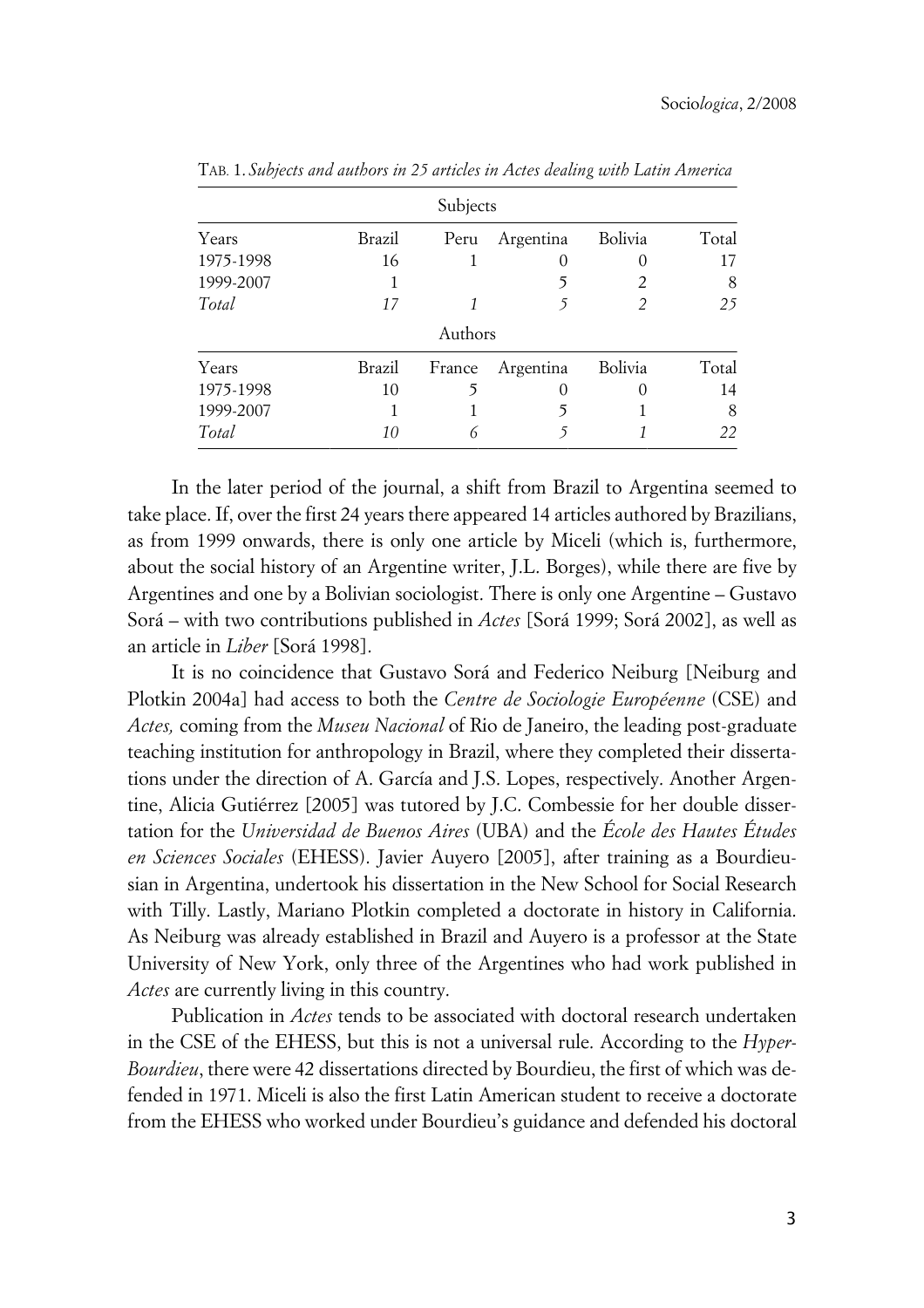thesis in 1978. He was followed by the Brazilian L. Cavalcanti in 1990. There are no other Latin Americans involved in the dissertations directed by Bourdieu.

I have only been able to identify two Argentines who followed Bourdieu's seminars with any regularity: Ricardo Costa from 1970 to 1974, and Ana Teresa Martínez from 1996 to 1999. Several interviewees have explained the non-existence of Argentine doctorate students guided by Bourdieu with the argument that Alain Touraine exercised a monopoly over this market. Married to a Chilean researcher, Touraine carried out a number of investigations in Latin America and also taught at FLAC-SO, at the *Universidade de São Paulo* and at the UBA, as a result of which he could count on an extensive network of contacts across the continent.<sup>4</sup> Touraine's age-old rivalry with Bourdieu is well-known – "the third-floor hyper-functionalist," according to Touraine, an enmity further exacerbated when he was defeated by Bourdieu in the election to the *Collège de France* in 1981. At the EHESS, Touraine enjoyed greater power than Bourdieu – "the decision-maker was Touraine, because it was his people who were at *l'École*. Touraine was highly influential in the institutional decision-making process," explains an Argentine sociologist who did not study under either man – and was better placed to receive Latin American fellowship holders and direct their dissertations.

FLACSO was founded in 1957 by UNESCO and, until 1973, from its first headquarters in Santiago de Chile, it effectively monopolized post-graduate studies in sociology and political sciences in Latin America. There is not the slightest reference to Bourdieu in this "classic" FLACSO [Franco 2007], according to the extensive volume of 627 pages in which Solari, Franco and Jutkowitz [1976] undertook to produce a state-of-the-art report about Latin American development theories.

In among the theories of development and dependence – the latter fostered by Marx and Weber – there seemed to be no room for Bourdieu's thought. Although the book mentions a dozen or so French-language authors ranging from Samir Amin to Simone Weil, including Fanon and Poulantzas, the only ones to be quoted with frequency were the Latin American specialists Bourricaud and Touraine.

<sup>4</sup> According to Touraine [1996] in an interview, "I was first sent to Chile in 1956 to set up an institute of sociological research (…) then I was invited to the University of Sao Paulo to set another one up just like the Chilean one. So, I told the professors, 'I think this young man could be the director of the research center.' The young man was called Fernando Henrique Cardoso and now he is the President of Brazil."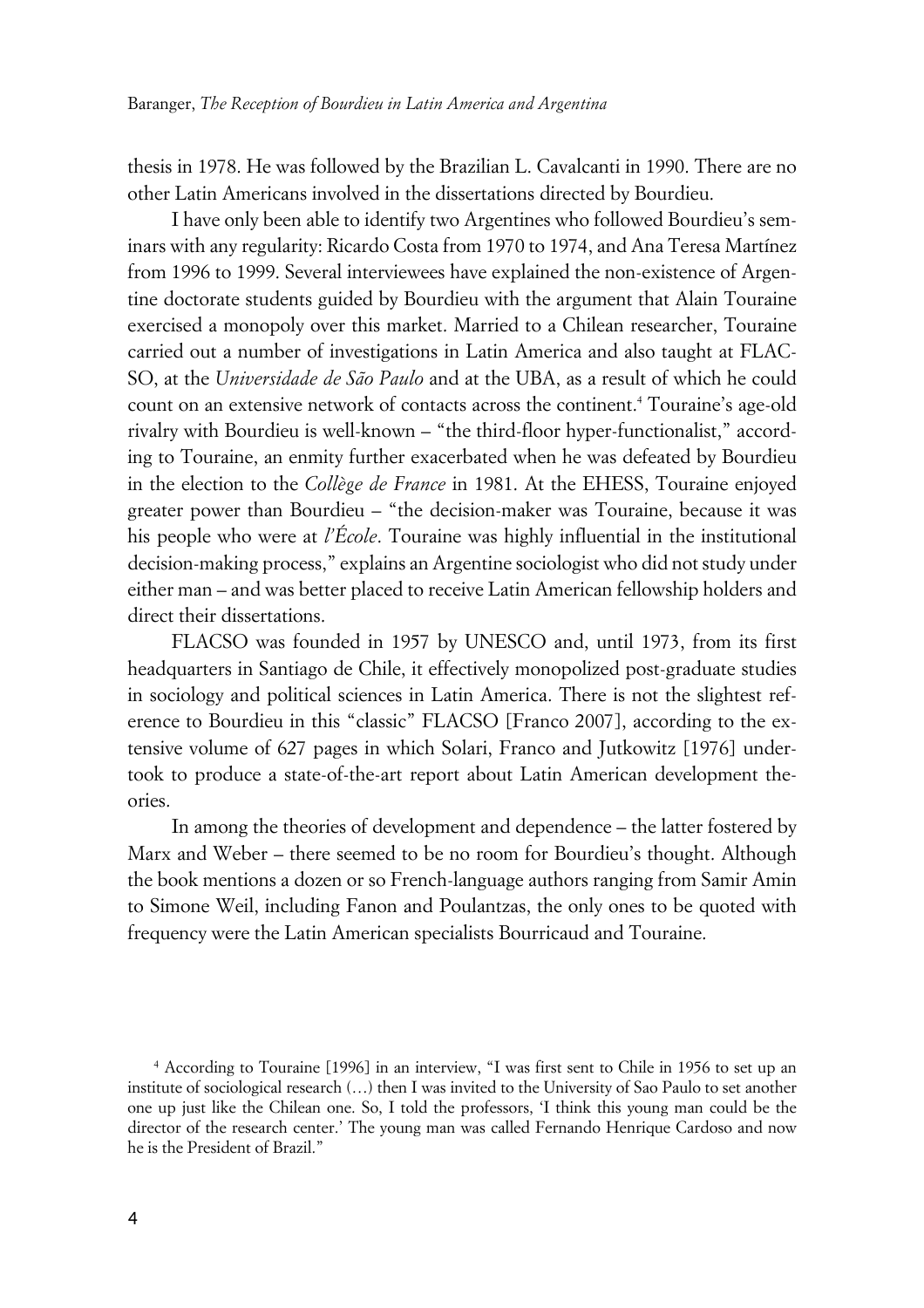## **2. Bourdieu's introduction to Argentina**

#### 2.1. *Sociology and anthropology at the UBA*

In order to analyze the way Bourdieu was received in Argentina, the exiguous and uncertain institutionalization of sociology and social anthropology as academic disciplines must be taken into account.<sup>5</sup> Thus, the periodization of the field should be adjusted to match the political history of the last half-century [Sigal 1991], such is the extent to which social sciences have been permeated by political influences, which is far greater than for example, in Brazil.

The first period spans from the creation in 1957 of the Department of Sociology at the *Facultad de Filosofía y Letras* (FFyL) at the UBA, until 1965. This was the time when scientific sociology was institutionalized according to Gino Germani's foundation project.<sup>6</sup>

Subsequently, in 1966, the military dictatorship of the *Argentine Revolution* arrived. The Junta intervened in the universities and, by dint of resignations and contracts that were not renewed, these were emptied of social scientists. Sociology research began to be developed in other research centers, mostly independent of the State, such as the *Instituto Torcuato Di Tella*, home to the Germanian *Centro de Investigaciones Sociológicas*, and moving further left, the *Centro de Investigaciones en Ciencias Sociales* (CICSO), founded in 1966. At that time, sociology was divided between the Germanians, Marxists and Peronists of the so-called *cátedras nacionales* [Rubinich 1999].

There was a fleeting inter-regnum of democracy in 1973, when the *cátedras nacionales* and left-wing Peronism achieved a degree of hegemony but this swiftly fell prey to the ultra-right wing interference exercised by the government of Isabel Martínez de Perón in July 1974,<sup>7</sup> which gave way to the military dictatorship of Videla as from 1976. Most sociology and anthropology courses were closed down, the re-

 $^5$  Notwithstanding the generally-accepted version that Bourdieu began as an ethnologist and then became a sociologist, in fact he never ceased to identify himself as an anthropologist, as demonstrated by the Huxley medal which he received from the Royal Anthropological Institute in 2000. Although, for the purposes of Bourdieu's work, as indeed for sociology itself, all forms of social knowledge are relevant, as observed by Abbott [2002, 6], I shall not here discuss other disciplines such as communications or education.

6 It is not that sociology did not previously exist in Argentina. Blanco [2006] has related the bold efforts of Germani to install the monopoly of legitimate sociology in the face of the so-called *sociólogos de cátedra* ("teacher sociologists"), essentially essayists who eschewed empirical research but were in charge of several university departments as well as enjoying some recognition at international level.

7 Alberto Ottalagano, a self-confessed fascist, was appointed Rector of the UBA. The priest Sánchez Abelenda, who was designated Dean to the FFyL, took it upon himself to exorcise the demons of Marx, Freud and Levi-Strauss.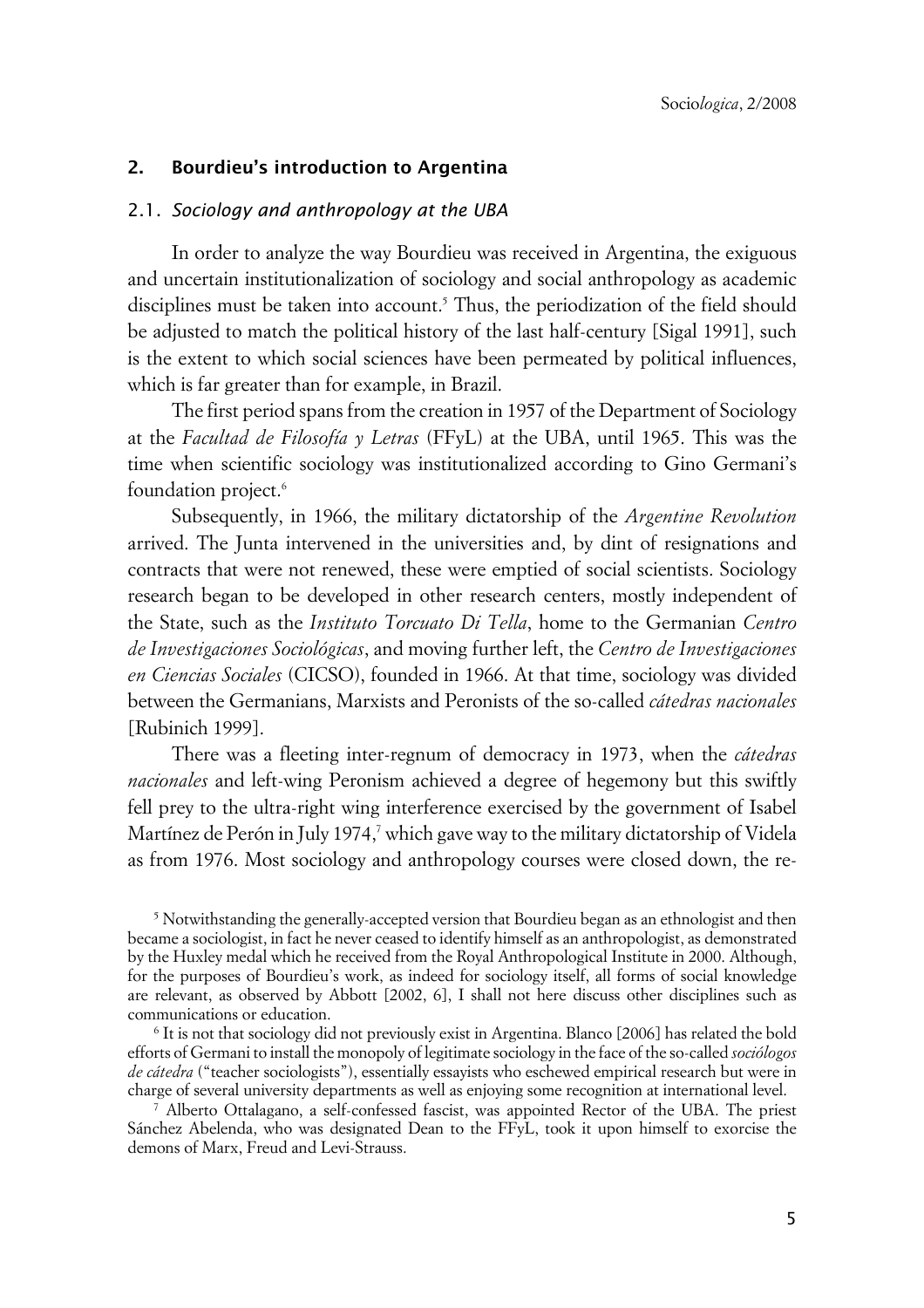pression was brutal in its intensity and many social scientists were forced to seek exile. Others found refuge in private centers such as the *Centro de Estudios sobre la Sociedad y el Estado* (CEDES) or the *Centro de Investigaciones Sociales sobre el Estado y la Administración* (CISEA). Finally, as from 1984 onwards, social sciences were re-instated along with the return of many from exile.

It is also worth noting the development of anthropology in Argentina at this time. Cut adrift from history as a study course, the discipline emerged with its three branches – ethnology, folklore and archaeology – in the FFyL-UBA as an independent subject in 1958, at the same time as Sociology and Psychology. But while Sociology was open to even the most recent developments, Anthropology was more of a closed book, first under the sway of the Austrian *kulturkreise* school and then of phenomenology. Thus, British social anthropology, North American cultural anthropology and French structuralism were given little space in study programs and those students interested in these branches of knowledge had to be content with a few subjects on the matter given in sociology courses.

Although Levi-Strauss was barely included in courses on anthropology, this did not mean that students were unaware of his work, as he was beginning to oust Sartre also in the Argentine intellectual field of the 1960s. There is a long tradition of the Argentine *shadow university* (at least from 1946 onwards), composed of small study groups, private institutions that have worked alongside the official ones [Myers 2005: 88] and cultural para-institutional reviews [Patiño 1999]. But the young Bourdieu, the author of *Sociologie de l'Algérie* [Bourdieu 1958] and other ethnological works, was not then eligible for consideration as a theorist, nor even as a specialist in Algeria, as North Africa was not viewed as a cultural area of particular interest for the Anthropology course of the UBA.<sup>8</sup>

#### 2.2. *The first translations of Bourdieu*

Just after its launch in Mexico, the publishing house Siglo XXI translated the famous issue of the *Les temps modernes* entitled *Problemas del estructuralismo* which includes "Campo intelectual y proyecto creador" [Bourdieu 1967], its first article translated into Spanish. This, however, apparently had no great repercussion among the sociologists, who were more interested in Godelier's contribution on "Structure and contradiction in *The Capital*" in the same volume. Up until this point Bourdieu

<sup>8</sup> On the contrary, towards the beginning of the 1970s, the anthropologist B. Heredia [1979], originally from Córdoba, used the categories of these texts and applied them to Brazilian reality at the *Museu Nacional* in Rio de Janeiro.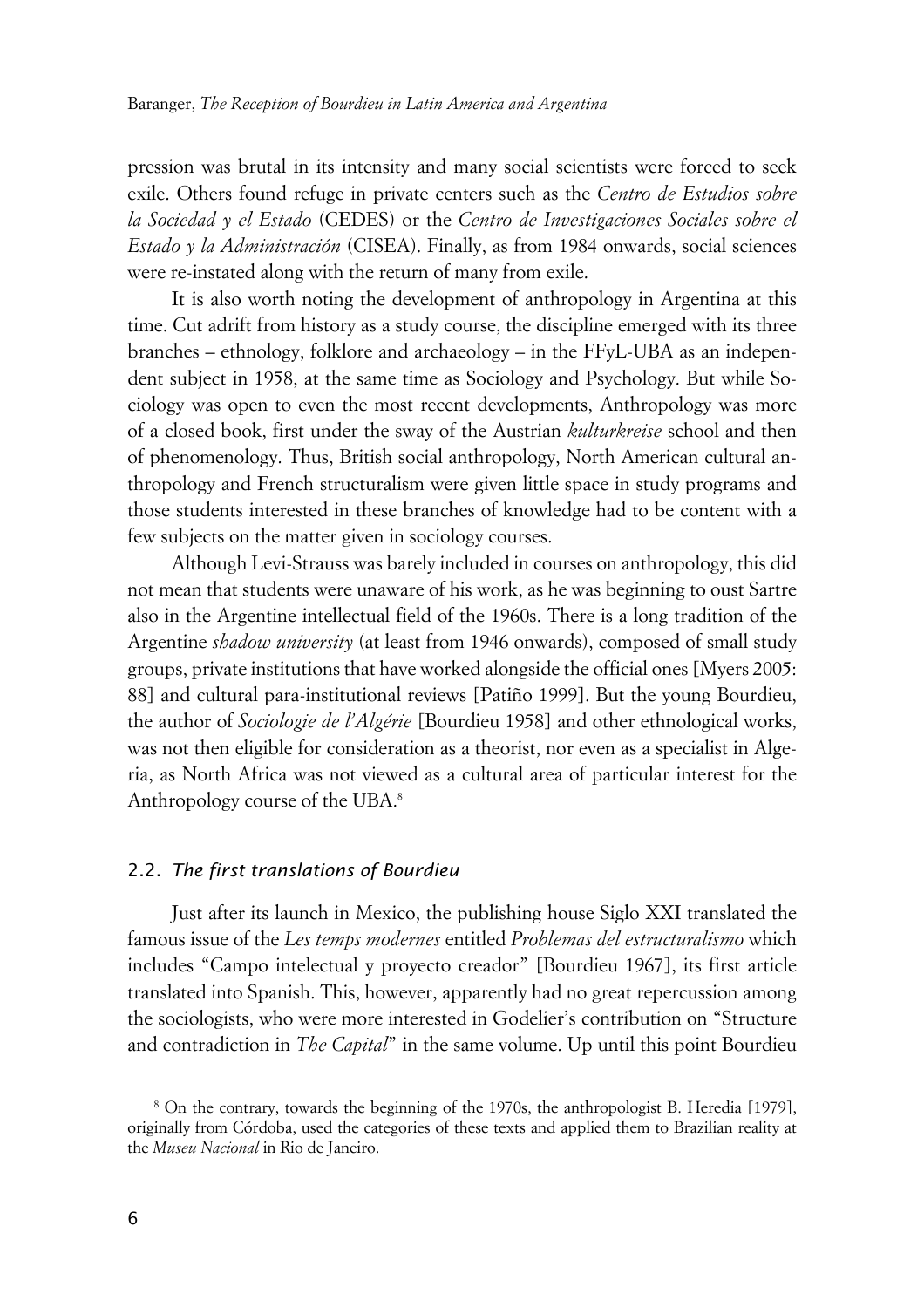was mostly taken for yet another structuralist, an assumption confirmed even further by the publication of his article on the sentiment of honor in Cabilia [Bourdieu 1968].

Later, in a compilation produced by José Sazbón called *Estructuralismo y sociología*, the article "Condición y posición de clase" [Bourdieu 1969] appeared, which achieved greater impact, even though in the Latin American and Argentine political context (the popular uprising known as the *Cordobazo* had taken place in May) he was not only labeled a structuralist – given his strong Saussure-like overtones – but also judged to be excessively "Weberian," in other words, not sufficiently Marxist.

The first books written by Bourdieu to be distributed in Latin America were all produced in collaboration with J.C. Passeron.<sup>9</sup> The first was a Spanish edition of *Los estudiantes y la cultura* [Bourdieu and Passeron 1968], which had little impact. On the other hand, *La reproducción* arrived in its translated version in 1977 when enthusiasm for Althusser was on the wane, and, perhaps somewhat unfairly, $10$  the work tended to be associated with that particular current of thought.

However, in an earlier stage of the field, the book *Le métier de sociologue* [Bourdieu *et al.* 1969],<sup>11</sup> thanks largely to its clearly Bachelardian thrust and to the fact that it included an excerpt by Althusser, was swiftly endowed with a certain aura by those sociologists who read it in the original,<sup>12</sup> and then in mimeographed translations.

At FLACSO-Chile in 1970, at the same time as the rise to power of Salvador Allende's government and the *Unidad Popular*, there was a shift in the direction taken by study programs. It was Manuel Castells, recently arrived from France and still flush with Althusserianism, who commissioned the translation of Bourdieu-Passeron's first essay "Epistemological preliminaries" in order to take the step away from a "functionalist" methodology to an "epistemological" one, including it within his lectures for his course on "Research Methods."

Methodology courses moved away from the Lazarsfeldian analysis of variables to epistemology, and the issue of the construction of the object: "[At FLACSO-Chile] *El oficio del Sociologo* blends with Althusser's Generalities I, II and III."

According to Beatriz Sarlo [1998], in 1972 José Aricó from the publishing house Siglo XXI de Argentina offered her the opportunity to translate *Le métier*, but she refused on the grounds that it was too difficult a task. The first-ever translated edition of the book would finally see the light of day in Buenos Aires with another team of x

 $12$  When living in Canada, Emilio De Ípola [1970] produced an early commentary on this work.

<sup>9</sup> The first work translated into Spanish was *Le déracinement*, co-authored with Abdelmalek Sayad [1965], but which was never distributed in Argentina.

<sup>10</sup> There is no reference to Althusser in *La reproducción*, but *ideology* is however widely mentioned.

<sup>11</sup> Although in Mexico and Spain, Bourdieu was known for his work related to education, in Argentina he was initially identified with epistemology as a result of *El oficio del sociólogo*, as pointed out by Martínez [2007a, 17].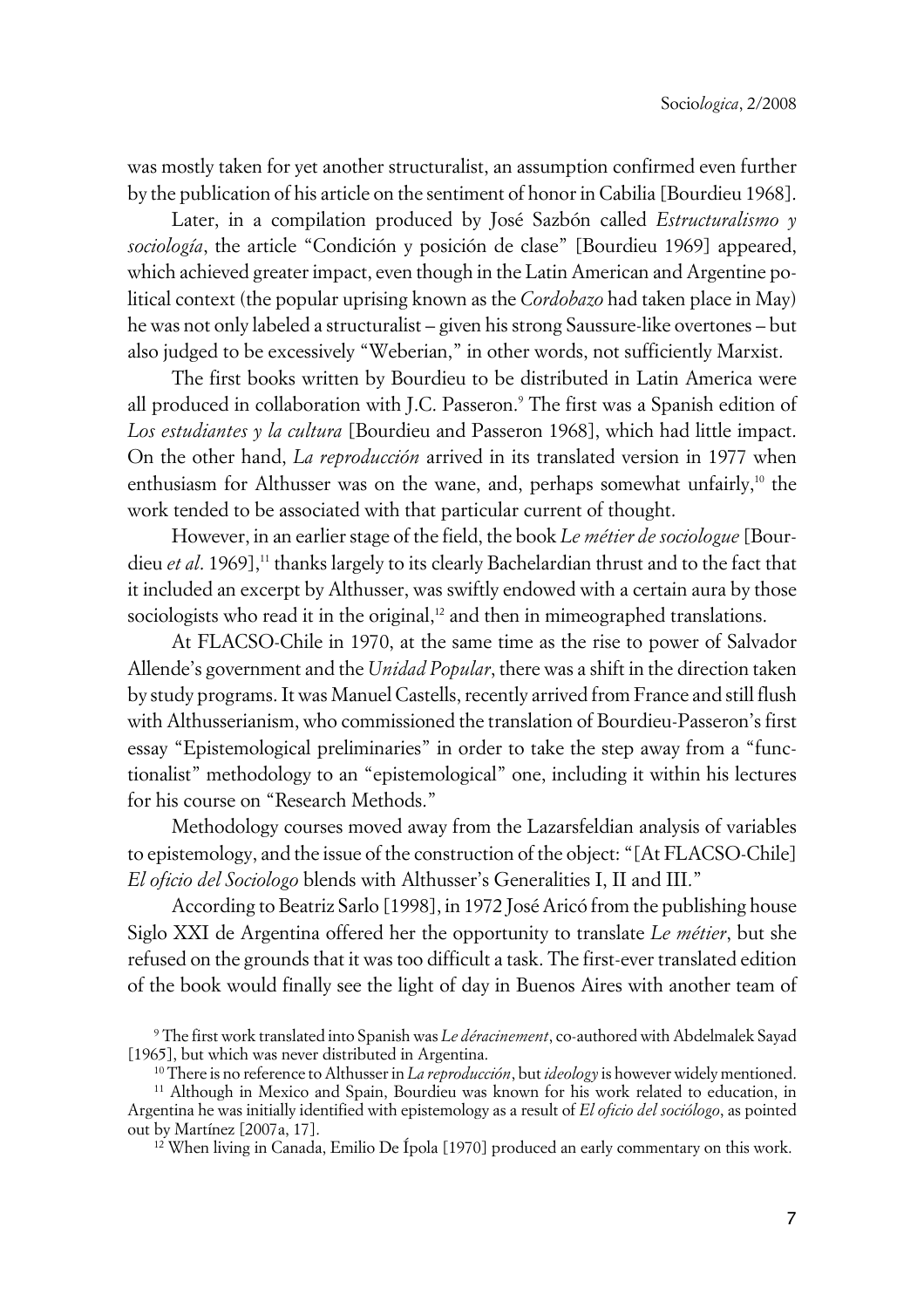translators on December 2, 1975, with a print-run of 4,000. But this was based on the second French edition of 1973, which had been cut down by eliminating 28 out of the 73 original "Illustrative texts," including the one of Althusser, and prefaced by a statement of anti-theoretical principles as elliptic as they were conclusive.<sup>13</sup>

## 2.3. *The Introducers of Bourdieu's Work in Argentina*

Already by 1979 in Argentina, there was evidence of an early use of the concept of Bourdieu's "literary field" by Carlos Altamirano and Beatriz Sarlo, both from the area of literary criticism and both gifted with an undeniable sociological sensitivity.<sup>14</sup> Sarlo and Altamirano, together with other left-wing activists, founded *Punto de Vista*. Labeled a "Cultural Review," this publication by the "interior exiles" was launched in March 1978, right in the middle of the dictatorship, and was, for many years, one of the rare locus – if not the only one – for intellectual debate in Argentina. In its pages, Bourdieu rubbed shoulders with Habermas and Foucault, Williams and Hoggart, etc. In this way, Sarlo and Altamirano successfully achieved the process of reconverting militant capital into intellectual capital.

Altamirano and Sarlo [1983, 86] described the Argentine literary field as a dependent one, by which they meant that the models or principal points of reference were derived from other national fields. This feature may be applied to the intellectual field as a whole, including social sciences. It is another source of heteronomy for an intellectual field traditionally very observant of the different schools originating in Europe, and particularly in France, as seen with the structuralism of Levi-Strauss – in the extension of this within the wave of Marxism, with Althusser – and later with Lacan, Foucault and Derrida, to mention just a few of the better known *maîtres à penser*.

This is why the Argentine intellectual field cannot dispense with the inclusion of authors who, although long-established in other countries, never cease to play a role in the local field, where they are invested with a plus of symbolic capital, owed precisely to their success abroad.

This is the case with Néstor García Canclini, one of the key figures to spread the thought of Bourdieu. Trained in philosophy in Argentina, he defended in Paris a dissertation on Merleau-Ponty directed by Paul Ricoeur in 1978 and later settled in Mexico, where he is currently professor at the Department of Anthropology of the *Universidad Autónoma Metropolitana*. Several of his books have been translated

<sup>13</sup> On the subsequent editions of *Le métier*, cf. Baranger 2005 and Passeron 2004.

<sup>&</sup>lt;sup>14</sup> On the use of Bourdieu by Altamirano and Sarlo, and more recently, of Auyero, cf. Martínez 2007b.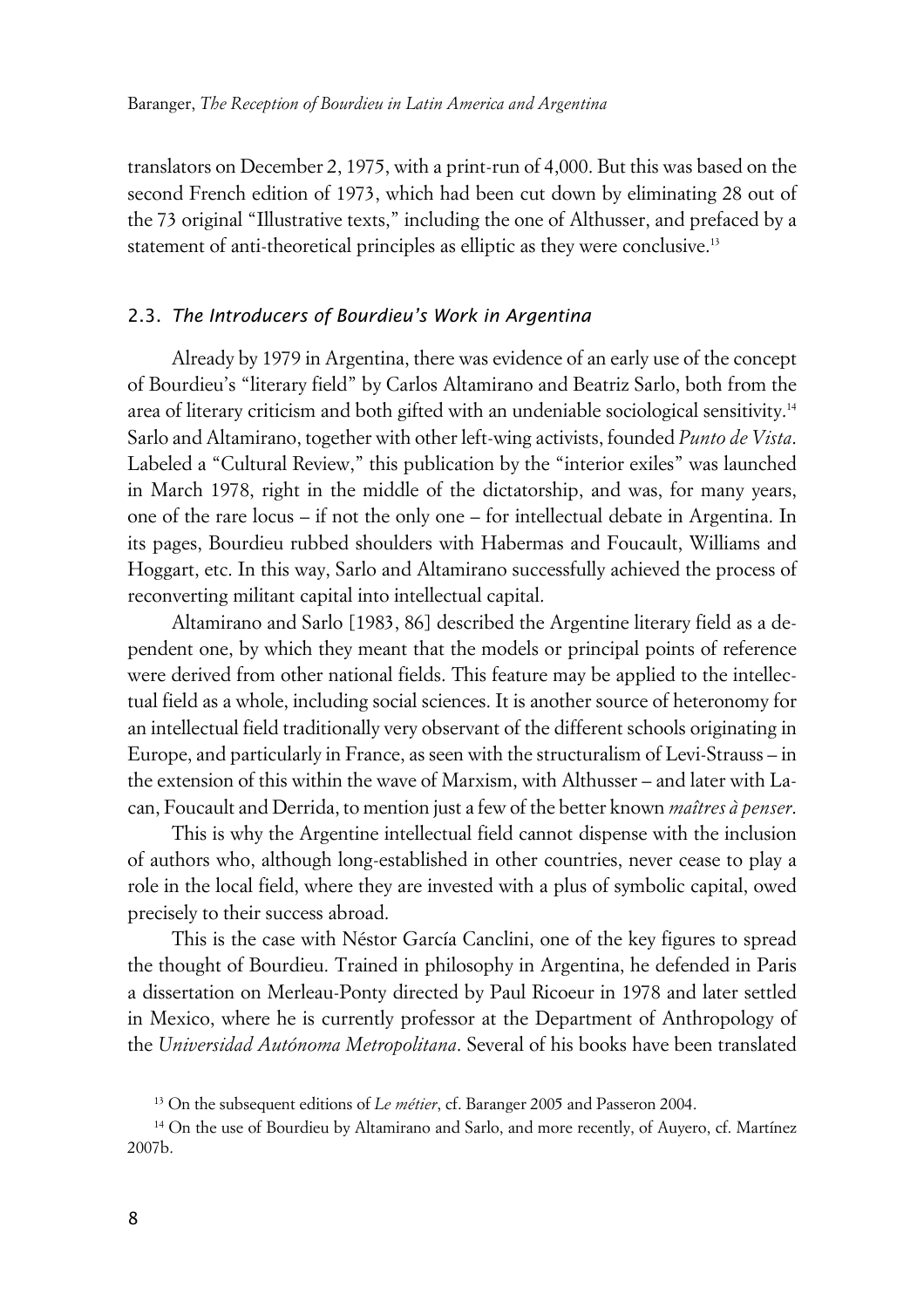into English, while he himself tours the language departments of numerous North American universities.

With the arrival of democracy, García Canclini was able to return to Argentina, his reputation enhanced by a prize awarded in 1982 by the *Casa de las Americas* in Cuba, and give lectures which gave preponderance to Bourdieu's ideas. Before, he had had the editorial Nueva Imagen de Mexico publish the first translation of *Un art moyen* [Bourdieu 1965] in 1978. Later, in *Las culturas populares en el capitalismo* [Canclini 1982], the book which received the award in Cuba, there are several references to Bourdieu. In this text, when he refers to *La reproducción*, it is to the Spanish edition of 1977, and with virtually no solution of continuity, he enshrines Bourdieu's thinking within the exposition made by Althusser of the Ideological State Apparatuses [*ibidem*, 49-50]. However, there are also references to *La distinction*, published in French just three years earlier.

Most importantly, García Canclini wrote a preface to the book *Sociología y cultura* [Bourdieu 1990], a translation of *Questions de sociologie* [Bourdieu 1984], in which, with Bourdieu's agreement, three articles from the original were left out and replaced by two fundamental texts: *Leçon sur la leçon*, Bourdieu's inaugural lecture at the Collège de France, and "Social space and the genesis of the classes," an article written in 1984 which covered his break from Marxism.<sup>15</sup> *Sociología y cultura* has been widely distributed in Argentina and there is general consensus that many Argentine social scientists first encountered Bourdieu's work through this book. García Canclini's "*Introducción*" focuses on Bourdieu's approach to analyzing culture, and ends with an accessible synthesis of the main ideas in *La distinction*, which had only just been translated in 1988, as well as being rather more difficult to read.

Much of García Canclini's writing is overcast by his preoccupation – one shared by his readers – with deciphering Bourdieu's relationship with Marxism. Far from being apologetic, his approach discusses the idea of a "legitimate culture," criticizing the lack of acknowledgement of a possible inspiration in Gramsci, and disagreeing with the interpretation of the French May in *Homo academicus*, etc. which may have contributed to his success. *Questions de sociologie* belongs to that class of books compiled on the basis of lectures, interviews and short articles, and in that sense, *Sociología y cultura* was a successfully "soft" introduction to a complex school of thought, with the added bonus of including a critique of that same school of thought, a kind of all-in package and a highly self-sufficient one at that, which, if it did not put

<sup>&</sup>lt;sup>15</sup> This article had already been published in a magazine of the UBA [Bourdieu 1985] and been relatively widely circulated in Argentina.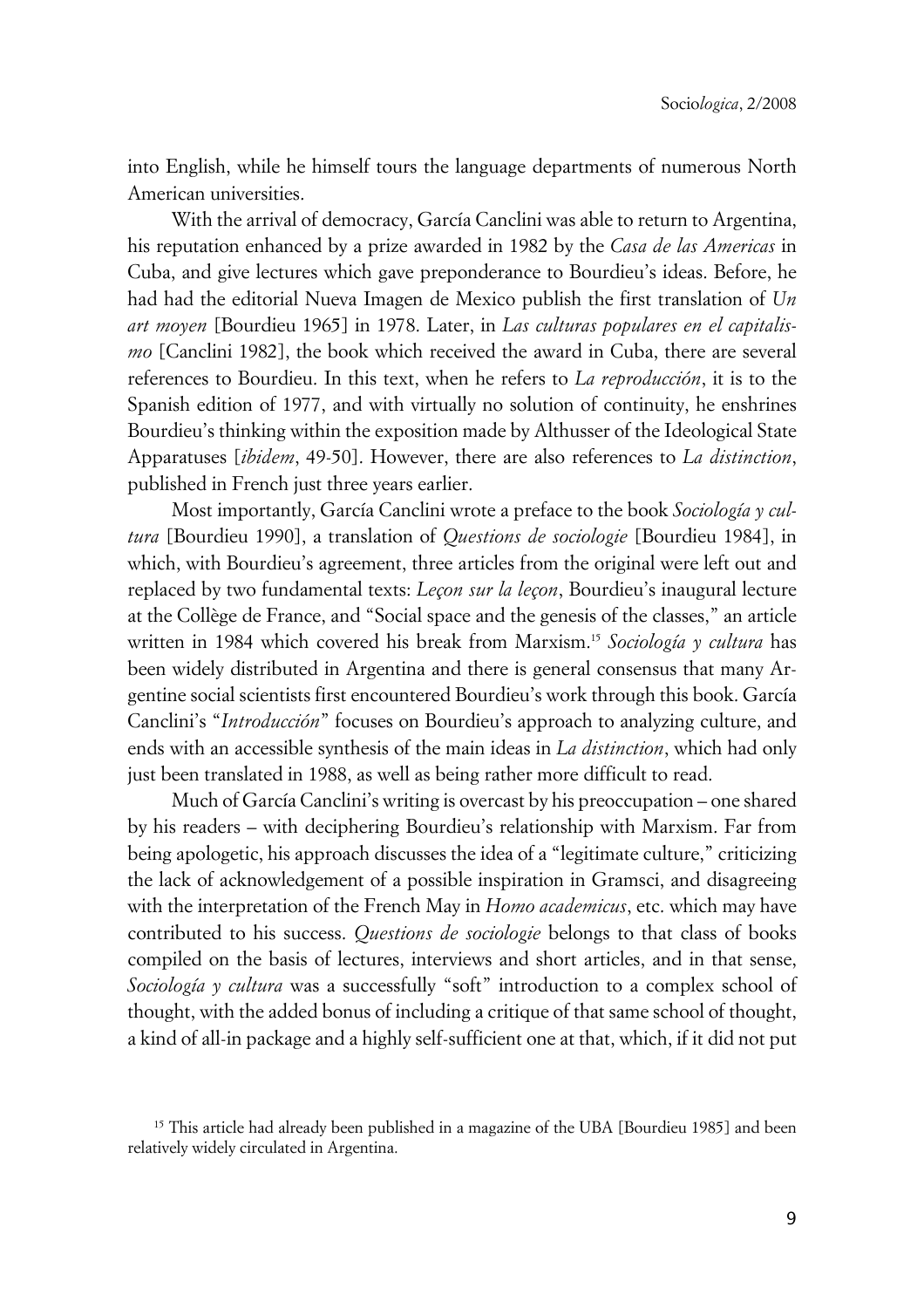paid to the desire to delve further into Bourdieu's work, was not a fail-safe incentive to do so either.

## **3. Bourdieu in current Argentine sociology and anthropology**

In the opinion of several of those interviewed, whether either Argentine sociology or anthropology may be qualified as *fields* is debatable. A kind of peaceful co-existence seems to reign supreme in which, given the degree of dispersion concerning subjects, even if there were conflict, there is no real will to take this to the extreme of annihilating the other party, either theoretically or institutionally.

One sociologist explains that "there is a vast imaginary relationship with the field of sociology, and many [in the *Facultad de Ciencias Sociales* (FCS) of the UBA, where the Department of Sociology has been based since 1985] believe that they *are* aociology, but the problem is that other people don't believe that they belong to their own field, they are neither within it nor do they dispute anything (…) The field should be one of concepts, and practices, a professional one, a field of institutions and of symbolic goods in common, and they do not share this." Another interviewee, in Córdoba, was of the view that "conflict has evaporated, no-one fights with any-one else any more (…) People don't read what others write." For his part, the director of the Department of Sociology has a more temperate view: "We apply the notion of field because there are important institutions although in a situation of relative institutional weakness." Hence, the range of professional applications of the discipline ("there are many areas in which one may achieve prestige") mean that "one may be successful in different niches, unlike history or literature, in *Filo* [the FFyL-UBA] where it's kill or be killed."

In the emerging field of Argentine sociology, it cannot be said that there prevails a clear current of thought, nor great theoretical arguments. If we take social sciences to be a dependent field, one of the key reasons for division arises from the choice of the external points of reference. In this sense, there is an axis of opposing thought between French and English speakers.

In Argentina, the possibilities for truly completing one's academic career invariably involved post-graduate studies in another country. This was the case until the 1990s, due to the virtual non-existence of local courses,<sup>16</sup> and then due to the greater prestige linked with studying at well-known universities abroad. Under these conditions, bearing in mind attendant factors such as personal dispositions and other diverse circumstances, those who chose to study abroad were clearly opting for an  $\overline{a}$ 

<sup>&</sup>lt;sup>16</sup> A major contrast with Brazil, where they began at the end of the Sixties.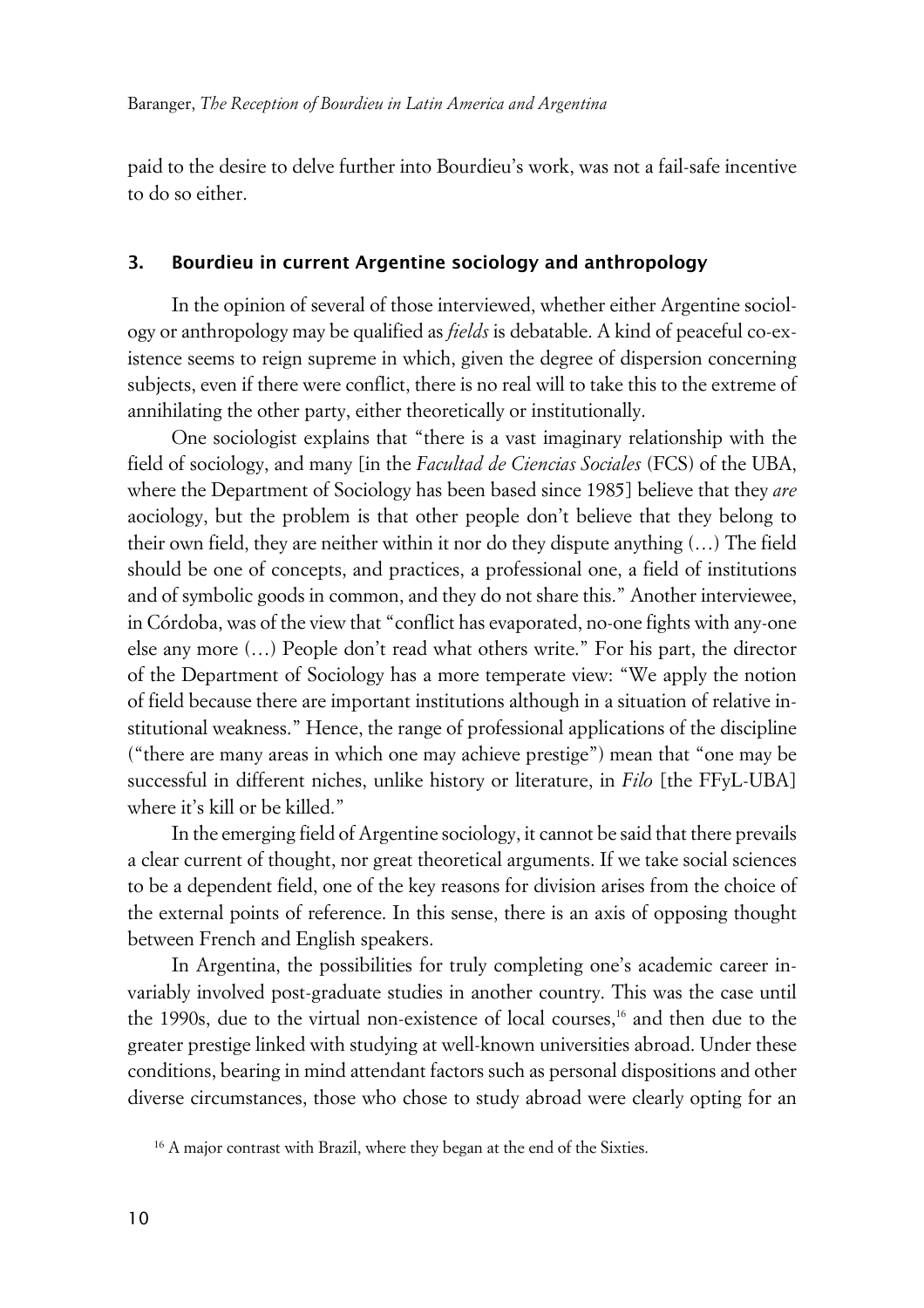alternative – in the past there was sometimes little choice involved – which would lead to a specific composition of their scientific capital.

Among the French sociologists, Touraine and Bourdieu are the most relevant.<sup>17</sup> Touraine has also been a frequent contributor to the columns printed in Argentine newspapers, as much as, if not more so than Bourdieu, and he still contributes to this day, given that he often travels to Argentina as well as other countries in the region. But Bourdieu, in his last period, came to represent an unbeatable combination of the attributes of sociologist and intellectual.

It must be remembered that State universities in Argentina are run jointly with the students. Social sciences students, at least the activists among them, are left-wing, and Bourdieu enjoys a good standing among these as a key opposition figure to neo-liberalism,<sup>18</sup> to the point that the fact that some professors support Bourdieu allows them to accumulate scientific – this is a "difficult" writer and a complex thinker – and political benefits alike.

For many of these academics, this is the chance to valorize a certain familiarity with the French culture and language, which offers them privileged access to his work and the possibility to accumulate capital whose value can only increase inasmuch as it is vested in such a well-known author.

Thus, those who studied in France are more receptive to Bourdieu, and even those trained under Touraine's wing can transform their cultural capital – in this case, their knowledge of the French language and field – into sociological capital.

On the other hand, many of the Argentines who received their doctorate in North America, as well as having no knowledge of French, continue to cling to a positivist epistemology,<sup>19</sup> making them little inclined to investigate Bourdieu. M. Bunge, the Argentine epistemologist settled in Montréal – whose books are published first in English and *only then* translated into Spanish – regularly visits Buenos Aires, where he derives particular pleasure from railing against psychoanalysis, which is, according to him, a *pseudoscience*. Over the last years, he examined the epistemology of social sciences in a number of texts, until he managed to get Boudon to preface one of them.

<sup>17</sup> Boudon is best known in Argentina for his work with Lazarsfeld and his efforts to diffuse it (through the French-language version later translated in Spain, of *The Language of Social Research*), and is thus not seen as a "Frenchman." Boltanski, on the other hand, is only just now achieving a degree of fame, although early on, a working paper from his Bourdieu period of work – *Consommation médicale et rapport au corps* [Boltanski 1970] – was published in Argentina as a book [Boltanski 1975]. His fundamental work with Chiapello *El nuevo espíritu del capitalismo*, translated in Spain in 2002, is opening the way forward for him, albeit slowly.

<sup>&</sup>lt;sup>18</sup> Touraine, on the other hand, when he appeared on a newspaper cover page declaring that "[President…] Menem has put Argentina back on its feet" immediately earned himself the repudiation of many from the left.

 $19$  In the case of the anthropologists, this is obviously before the post-modernist explosion.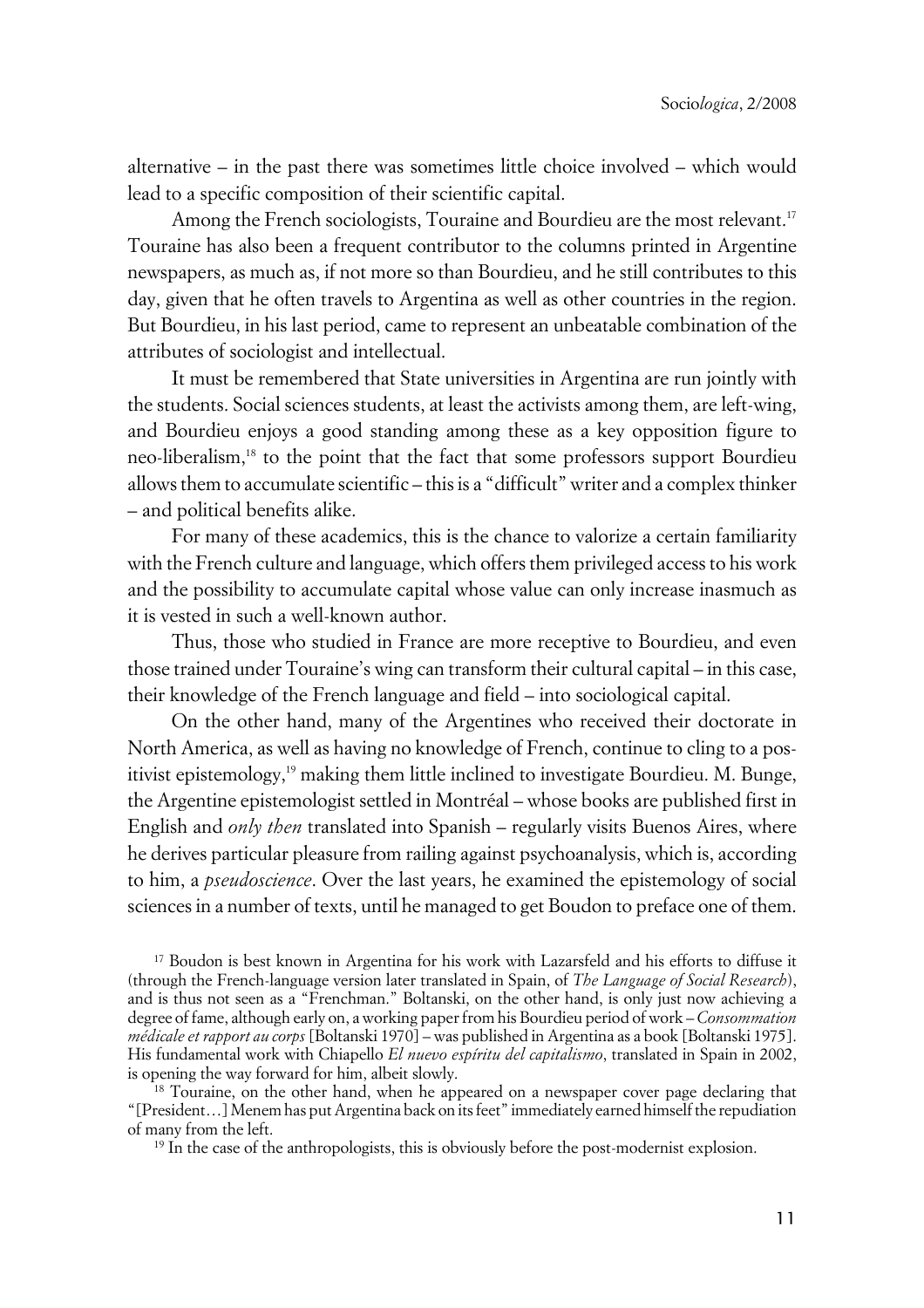Bunge [1999, 33] places Bourdieu squarely in the post-modernist camp without further consideration. Obviously, Bunge is not the only one to characterize Bourdieu this way which so infuriated him, obliging him to deny it constantly [Bourdieu 1992; Bourdieu 1996]: in North America, Bourdieu tends to appear as part of the postmodernist constellation, as was the case with Foucault. And in Argentina, almost as reflection of this, those who identified themselves more closely with Anglo-Saxon positivism – often due to having taken their doctorate in the US at an earlier stage – sympathize with such a definition.

A measure of the influence of Bourdieu's thought can be found by analyzing the bibliography of the syllabi for different courses from 2007-08. In 135 courses taken from the *Licenciatura en Sociología* given at the UBA, there are some that focus on one single author,<sup>20</sup> but none on Bourdieu. Texts by Bourdieu figure to a greater or lesser extent in 36 (27% of the courses), and in some of these fulfilling a merely decorative role – as if in a gesture of "cultural goodwill" – while in others they are the actual pillars of the subject. There is a certain amount of repetition between the bibliographies, with a tendency to favor those more accessible texts such as *Choses dites*, *Sociología y Cultura* or *Réponses*. There is still some notable influence of Bourdieu as an epistemologist, although lately *Comprender* (the postface to *La misère du monde*) is complementing *El oficio del sociólogo*.

Although there are numerous Argentine social scientists who have some degree of acquaintance with Bourdieu's work, there are very few who would accept being defined as Bourdieusian, and many of them are just that by dint of being self-taught.

Among the professors at the UBA who are unanimously recognized as Bourdieusian, there is Emilio Tenti Fanfani. With a Doctorate in Political Sciences obtained in Paris in 1971, it was only when he returned to Argentina that he read *Le métier de sociologue* in the translated version produced by FLACSO which was used for a Methodology course in Mendoza. The twists of fate during his exile in Colombia as from 1976 found him giving classes for a Master's Degree in Educational Administration in Cali ("I was obliged to involve myself in educational issues" he recognizes) and teaching *La reproducción*, translating all the propositions in the first part. In 1984, he moved to Mexico as a specialist in research into education [Tenti Fanfani 1984]. Finally, back in Argentina, he continued academic work in this area [Tenti Fanfani 1999] as well as working for international educational organizations.

Ricardo Sidicaro, also of Tenti's generation, was working at the UBA at the beginning of the Seventies with another Argentine sociologist trained by Touraine.

<sup>20</sup> They are about Marx (three courses), Weber (two), Durkheim, Simmel, Foucault, and Luhmann (one course each).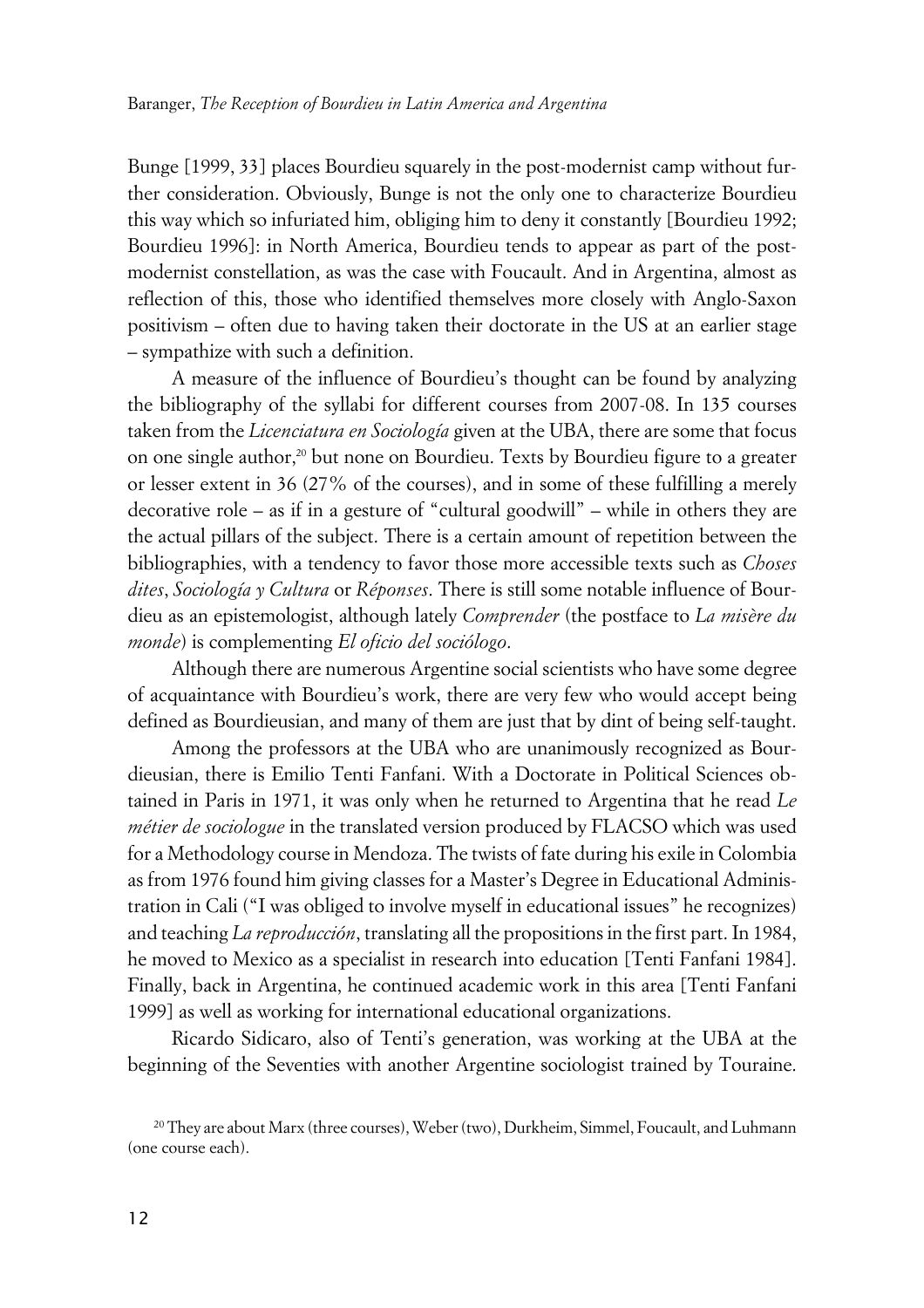When he arrived in Paris as an exile in 1975, he bore with him a letter to Poulantzas and another to Touraine, who was to direct his thesis [Sidicaro 2002]. Back at the *Facultad de Ciencias Sociales*, he was seen as a follower of Bourdieu, perhaps because he included in his reading list *Los estudiantes y la cultura*: "We included this text twenty years ago in *Sociología general* and it is still there as a totem of sorts: in terms of numbers of readers, it is Bourdieu's most widely-read work."<sup>21</sup>

Sidicaro, although he took part in the Buenos Aires teleconference in 1999, is far from seeing himself as a Bourdieusian: "Bourdieu is finding that his theories are no longer applicable in this second cycle of modernity. He is the last thinker of the structured society, and when this collapses, he no longer knows what to say."

Lucas Rubinich [1999], another participant in the teleconference, belongs to a later generation. He studied sociology during the last dictatorship and began studying Bourdieu first working under Sarlo at the CEDES, and then later when working with Sidicaro on the latter's return. Rubinich directed Auyero when he was just starting out, and now edits *Apuntes de investigación*, a journal which has printed articles by Bourdieu, Wacquant and Auyero.

In the syllabi included in the *Licenciatura en Antropología* of the UBA, Bourdieu's influence is less notorious than in sociology. Here, however, the theme of the "construction of the object" has become commonplace in the ethnographic methodology manuals [Guber 1991, 2001].

In social anthropology, the influence of Bourdieu is often brought by anthropologists trained in the *Museu Nacional* in Rio de Janeiro. This is the case with Neiburg, who, after receiving his doctorate in 1993, continued in Rio as a professor at the *Museu* doing research into Argentina. In Neiburg's work, his perspective is typically Bourdieusian, about "reflecting on the constitutive relationship between the 'representation of reality' and 'reality itself'" [Neiburg 1998, 16].

Outside the UBA, Bourdieusianism reaches out across the vast expanse of Argentina. In the city of Córdoba, it was Costa who, on his return from Paris in 1975, started to teach Bourdieu at the University. "I cannot deny that I, fundamentally, think on the basis of the training I have received during four years at Bourdieu's seminary," says Costa, who nonetheless, considers himself to be heterodox. Recently [Costa 2006], he argued that there was an inconsistency between the logic of the theory of practices based on the determination of *habitus* by position, and the proposals for the mechanism of change made by Bourdieu as an intellectual in the Nineties on the basis of conversions which enable a new perspective.

<sup>21</sup> Sidicaro promoted a new translation of this work in Siglo XXI Argentina edited in 2003 under the original title of *Los herederos*.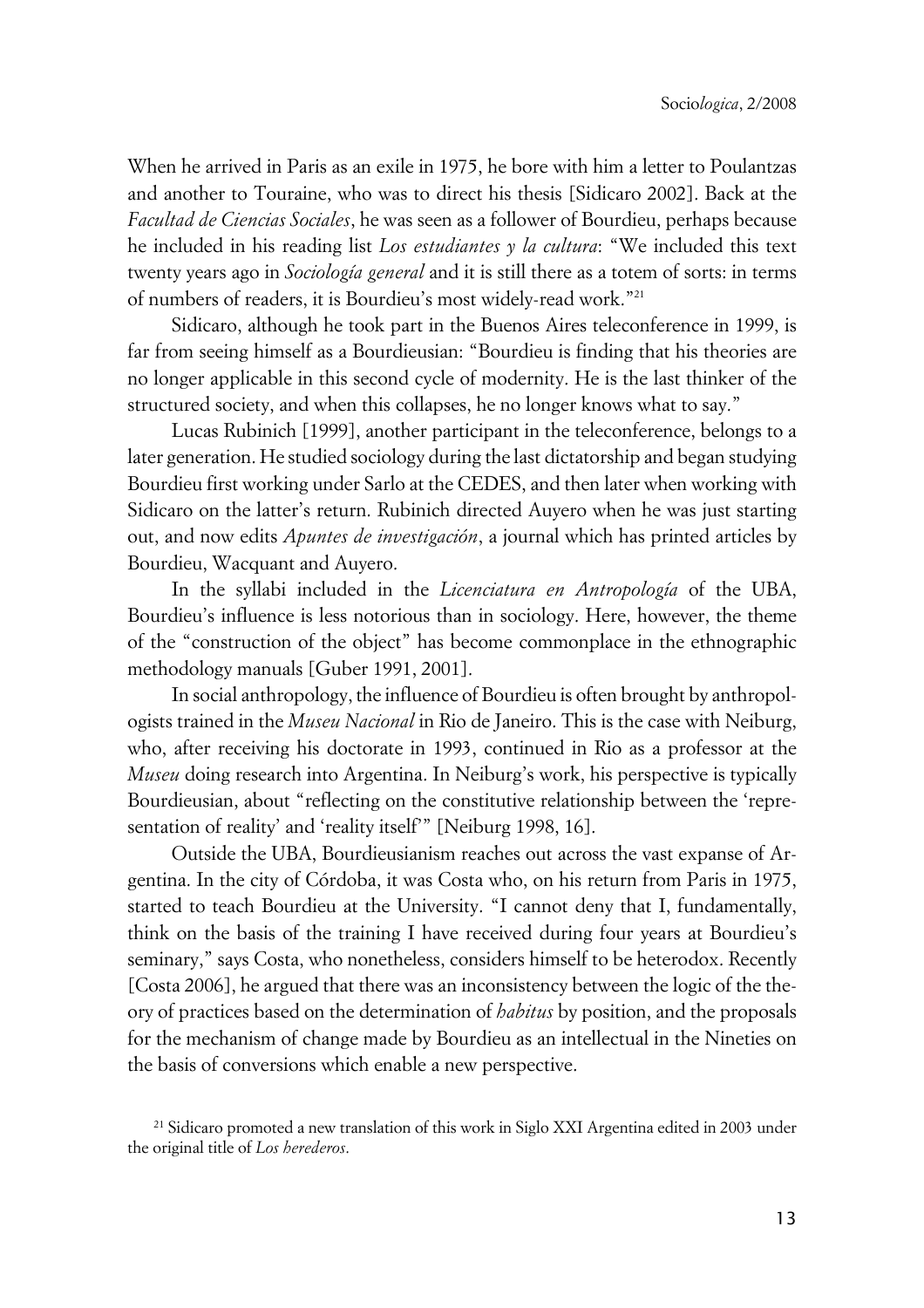Gutiérrez came across Bourdieu initially as a student working with Costa, but she shortly produced a successful book in which she systematized Bourdieu's main concepts [Gutiérrez 1994] and went on to give postgraduate courses at various universities.22 Gutiérrez is the only Latin American included as a foreign member of the CSE in Latin America and played a vital role in setting up the teleconference. As well as having translated many of Bourdieu's texts, Gutiérrez studies reproduction strategies among the urban poor [2004], working more recently with followers of Bourdieu from Spain.

Facundo Ortega is also in Córdoba, a philosopher by training, who had already read *La maison kabyle* in 1970 and by 1974 was teaching *Le métier de sociologue* using an home-made translation at the Department of Anthropology in Salta. Exiled in Paris, he began his urban anthropology dissertation with Castells in 1976 and finished it in 1979 with A. Meister, working on a sample of 1,200 interviews carried out by Touraine in Argentina. From Husserl, Ortega interpreted that "habitus is temporality" and is currently studying the careers of university students to see how their perspectives of the past and the future become altered over time.

Some believe that it is in the Master's Degree of Social Anthropology created in Córdoba in 2001 where a greater influence of Bourdieu is to be found, linked to Sorá [2003; 2004]. Closely related to Brazil and to the CSE, Sorá nonetheless finds little room in Argentine anthropology to develop his line of investigation.

The first Department of Social Anthropology to be set up in this country is in Misiones, where the first Postgraduate Program in Social Anthropology has been on offer since 1995. The department has a very pluralist approach, in which Bourdieu is present but by no means predominates.

In Santiago del Estero we must mention Martínez, the author of a book [Martínez 2007b] on the sociology of Bourdieu in which she examines his philosophical roots.<sup>23</sup> She finished her philosophy studies in Tucumán [Martínez 1991] and in 1995 traveled to Paris to the *Institut Catholique*, where her tutor was J. Ducatez, a former student of Bourdieu's. Martínez is very active in postgraduate study courses in the universities in the North West of Argentina and is currently researching politics and religion in Santiago del Estero.

Finally, there is Fernanda Beigel in Mendoza, brought up in the USA and lacking any contact with French culture, whose case is somewhat atypical. She graduated in 1993 and received her doctorate in sociology in Mendoza in 2002, finding

<sup>22</sup> This book was highly praised by Bourdieu and published in two other publishing houses, in Argentina and in Spain.

<sup>23</sup> Bourdieu read her doctoral dissertation *De la pesanteur de l'air: l'habitus chez Pierre Bourdieu*, and wrote in his commentary: *Très beau titre*…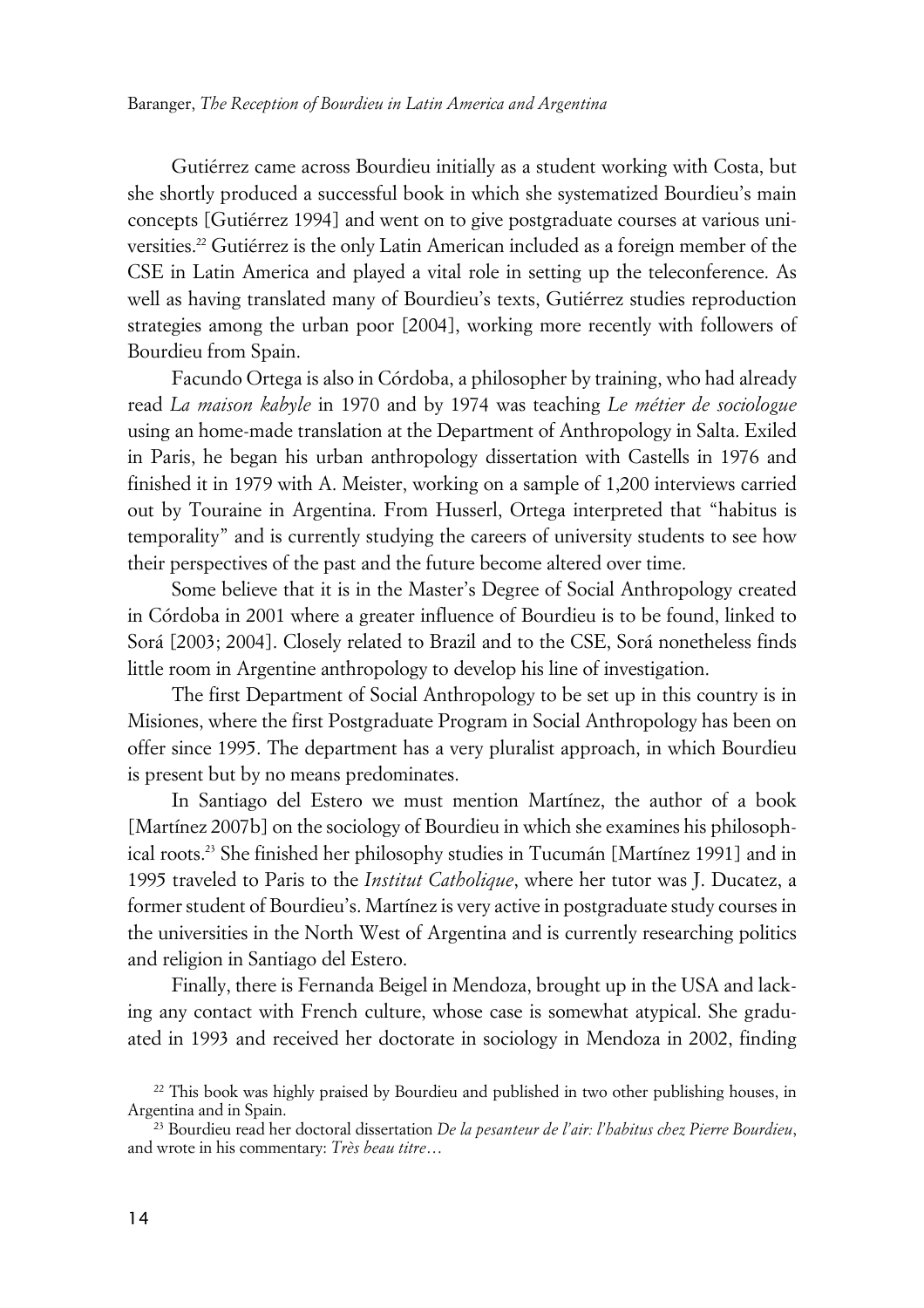herself obliged to study Bourdieu in 1999 when working on the aesthetic-political avant-garde movement of Mariátegui [Beigel 2003]. Thanks to the Bernard Houssay Award, she was able to do a post-doctorate at the EHESS in 2003-2004, where she met G. Sapiro and linked up with the CSE. She is currently heading up a team of young people researching the field of the theories on the dependence of Chile circa 1970 [Beigel 2006].

Thus we can see that in Argentina, contributions from Bourdieu's point of view have mostly been made in the areas of the study of the reproductive strategies of the urban and rural poor, culture and political clientelism [Auyero 1997], ideology and the intellectual field [Neiburg 1998; Neiburg and Plotkin 2004b].

In his last years, Bourdieu had begun to focus his interest on the international circulation of ideas. This seems to be the most consistently developed theme in Argentina, where a circuit has been set up, closely related with G. Sapiro from the CSE, involving young researchers from Buenos Aires, Córdoba, and Mendoza, which often welcomes Miceli from Sao Paulo.

## **4. Conclusion**

Texts which circulate out of context lead to colossal misunderstandings, Bourdieu used to say [Bourdieu 2002, 4]. Thus it was that in Argentina, he was first identified as a structuralist and then as an Althusserianist, before opening up a path in the Eighties, propelled, circumstantially, by cultural studies. There is nothing resembling a Bourdieusian school in Argentina, nor a center in which his thought may be considered hegemonic. It seems more like a tenuous network, whose nodes are none too numerous, and between which communications are not always fluid.

It is worth asking whether a Bourdieusian school could exist, beyond the specificities of the Argentine case. On the one hand, it is clear that Bourdieu drew inspiration from a wealth of different sources, and that the entire thrust of his teaching points to a living theory whose value lies in its application rather than in itself. This means that the mere appropriation-repetition of his concepts and proposals in the hands of disciples might be judged as a distortion of his legacy: "It seems a shame to work on Bourdieu purely from the teaching angle, which totally deforms him," was the opinion of one interviewee. Nonetheless, Bourdieu was also concerned with the spread of knowledge created on the basis of his theory, without which, as he liked to say, paraphrasing Durkheim, "sociology does not deserve so much as a single hour of one's time." In this conception of sociology as a battlefield, Bourdieu was aware of the need to set an organization at the service of sociological truth in order to ensure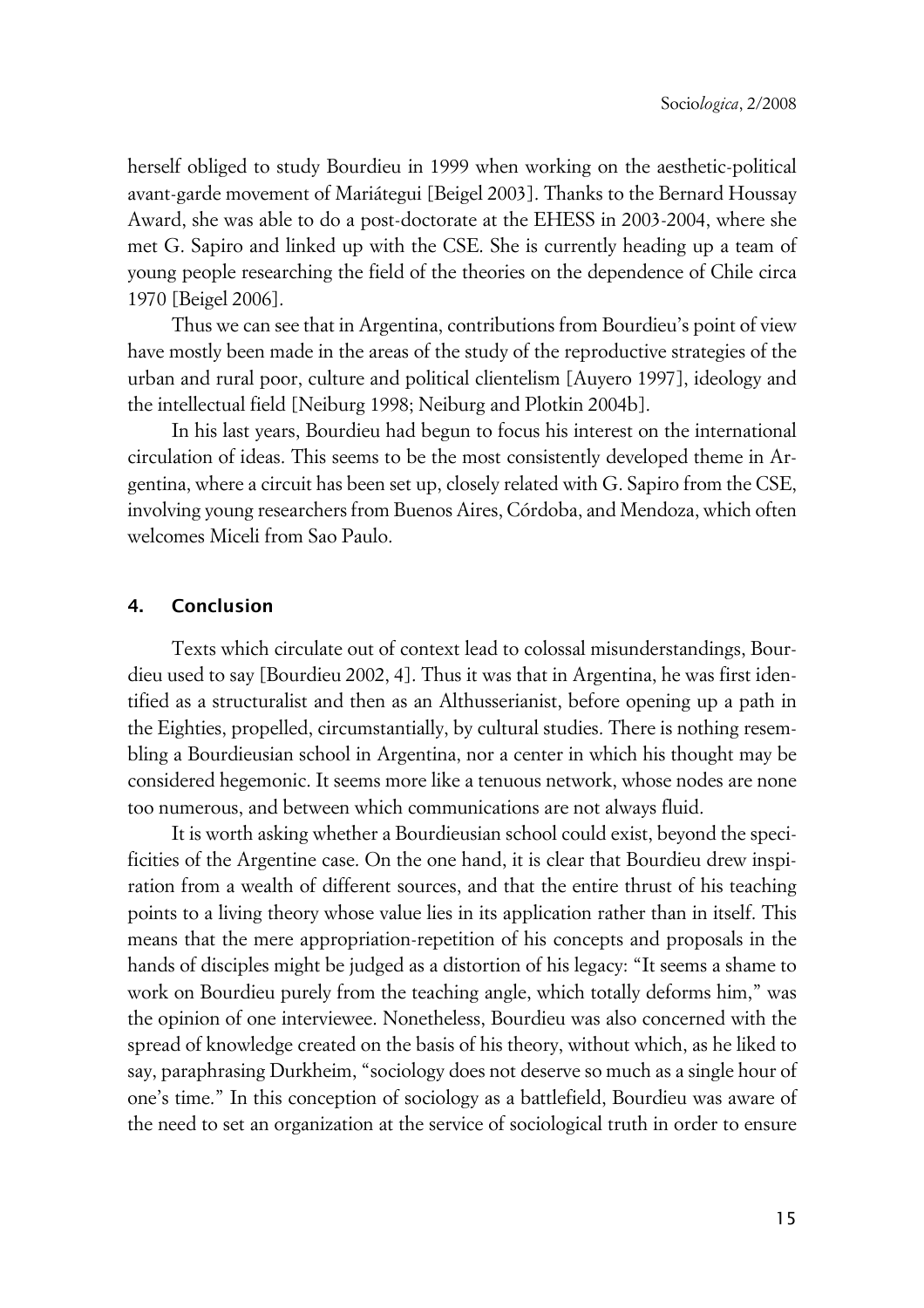its success both in this field as in society in general. Like Spinoza, he did not believe in "the intrinsic strength of the true idea." According to this, it would be possible to differentiate two styles of work in Argentina, as a result of the way its authors were included within the field of Bourdieusianism at different times and under different conditions. On the one hand, there are those whose intention it is to spread the work of Bourdieu, often as an act of political militancy. On the other hand, there are those who purport to make a *distinguished* use of Pierre Bourdieu.

These styles are easily distinguishable by the way they make use of the quote, over-abundantly in one and scant to the point of non-existence in the other ("You will never see me quote concepts of Bourdieu in my work," says one anthropologist by way of example.)<sup>24</sup> Both approaches were consistently encouraged by Bourdieu.

*I express my gratitude to the anthropologists and sociologists who agreed to be interviewed: R.C. Abinzano, C. Altamirano, L.J. Bartolomé, F. Beigel, F. Cortés, R. Costa, E. De Ipola, A.M Gorosito, A. Grimson, R. Guber, A. Gutiérrez, C. Kaplan, M. Libchaber, F. Mallimacci, J.F. Martín, A.T. Martínez, H. Palomino, F. Ortega, A. Quevedo, L. Rubinich, R. Sautu, J. Sazbon, R. Sidicaro, G. Sorá, E. Tenti, P. Vain, and S. Visacovsky.*

## **References**

Abbott, A.

2002 *Chaos of Disciplines*. Chicago and London: The University of Chicago Press.

Altamirano, C., and Sarlo, B.

1983 *Literatura /sociedad*. Buenos Aires: Hachette.

Auyero, J.

- 1997 "Estudios sobre clientelismo político contemporaneo." Pp. 13-39 in *¿Favores por votos? Estudios sobre clientelismo político contemporáneo*, edited by J. Auyero. Buenos Aires: Losada.
- 2005 "L'espace des luttes. Topographie des mobilisations collectives." *ARSS* 160: 122-132.

Baranger, D.

2005 *Epistemología y metodología en la obra de Pierre Bourdieu*. Buenos Aires: Prometeo.

Beigel, F.

- 2003 *El itinerario y la brújula. El vanguardismo estético-político de José Carlos Mariátegui*. Buenos Aires: Biblos.
- 2006 "Vida, muerte y resurrección de las teorías de la dependencia." Pp. 287-326 in *Crítica y teoría en el pensamiento social latinoamericano*, edited by F. Beigel *et al*. Buenos Aires: CLACSO.

<sup>24</sup> This makes the approach in question harder to pick up if one remains with the external aspect of the texts.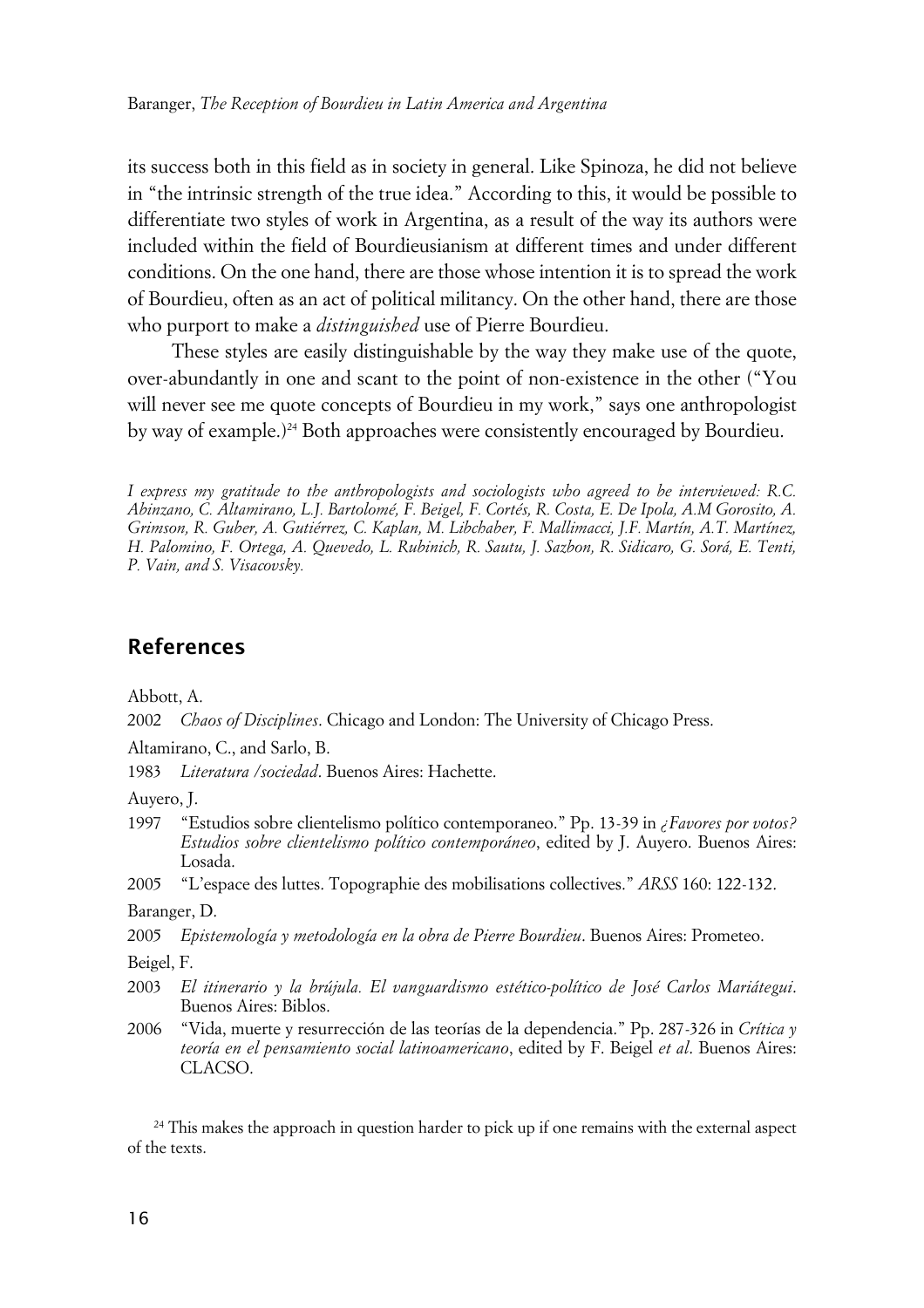Blanco, A.

2006 *Razón y modernidad. Gino Germani y la sociología argentina*. Buenos Aires: Siglo XXI. Boltanski, L.

1975 *Los usos sociales del cuerpo*. Buenos Aires: Periferia.

Bourdieu, P.

- 1967 [1966] "Campo intelectual y proyecto creador." Pp. 135-182 in *Problemas del estructuralismo*, edited by J. Pouillon. México: Siglo XXI.
- 1968 [1965, 1960] "El sentimiento del honor en la sociedad de Cabilia." Pp. 175-224 in *El concepto del honor en la sociedad mediterránea*, edited by J.G. Peristiany. Barcelona: Labor.
- 1969 [1966] "Condición de clase y posición de clase." Pp. 71-100 in *Estructuralismo y sociología*, edited by J. Sazbón. Buenos Aires: Nueva Visión.
- 1985 "Espacio social y génesis de las clases." *Espacios de crítica y producción* 2: 24-35.
- 1990 *Sociología y cultura*. México: Grijalbo.
- 1991 "On the possibility of a field of world sociology." Pp. 373-387 in *Social Theory for a Changing Society*, edited by P. Bourdieu and J.S Coleman. Boulder, San Francisco and Oxford: Westview Press.
- 1992 (with L.J. Wacquant) *Réponses. Pour une anthropologie réfléxive*. Paris: Seuil.
- 1996 "Passport to Duke." *The International Journal of Contemporary Sociology* 33 (2): 145-150.
- 2000 *El sociólogo y las transformaciones recientes de la economía en la sociedad*. Buenos Aires: Libros del Rojas.
- 2002 "Les conditions sociales de la circulation internationale des idées." *ARSS* 145: 3-8.

Bourdieu, P., and Passeron, J.C.

- 1968 [1964] *Los estudiantes y la cultura*. Barcelona: Labor.
- 1977 [1970] *La reproducción: elementos para una teoría del sistema de enseñanza*. Barcelona: Laia.
- Bourdieu, P., and Sayad, A.
- 1965 [1964] *Argelia entra en la historia*. Barcelona: Nova terra.

Bourdieu, P., Chamboredon, J.C., and Passeron, J.C.

1975 [1973,1969] *El oficio del sociólogo. Presupuestos epistemológicos*. Buenos Aires: Siglo XXI.

Bunge, M.

1999 *Las ciencias sociales en discusión. Una perspectiva filosófica*. Buenos Aires: Sudamericana.

Correa, R.

2007 "Discurso del Presidente de la República de Ecuador en la conmemoración de los 50 años de la FLACSO." *Carta de Clacso* 117, october 2007.

Costa, R.L.

2006 "The Logic of Practices in Pierre Bourdieu." *Current Sociology* 54: 873-895.

De Ípola, E.

1970 "Vers une science du texte social. Le (re)-commencement de la sociologie marxiste." *Sociologie et sociétés* 2: 123-143.

Franco, R.

2007 *La FLACSO clásica (1957-1973). Vicisitudes de las Ciencias Sociales latinoamericanas*. Santiago de Chile: Flacso.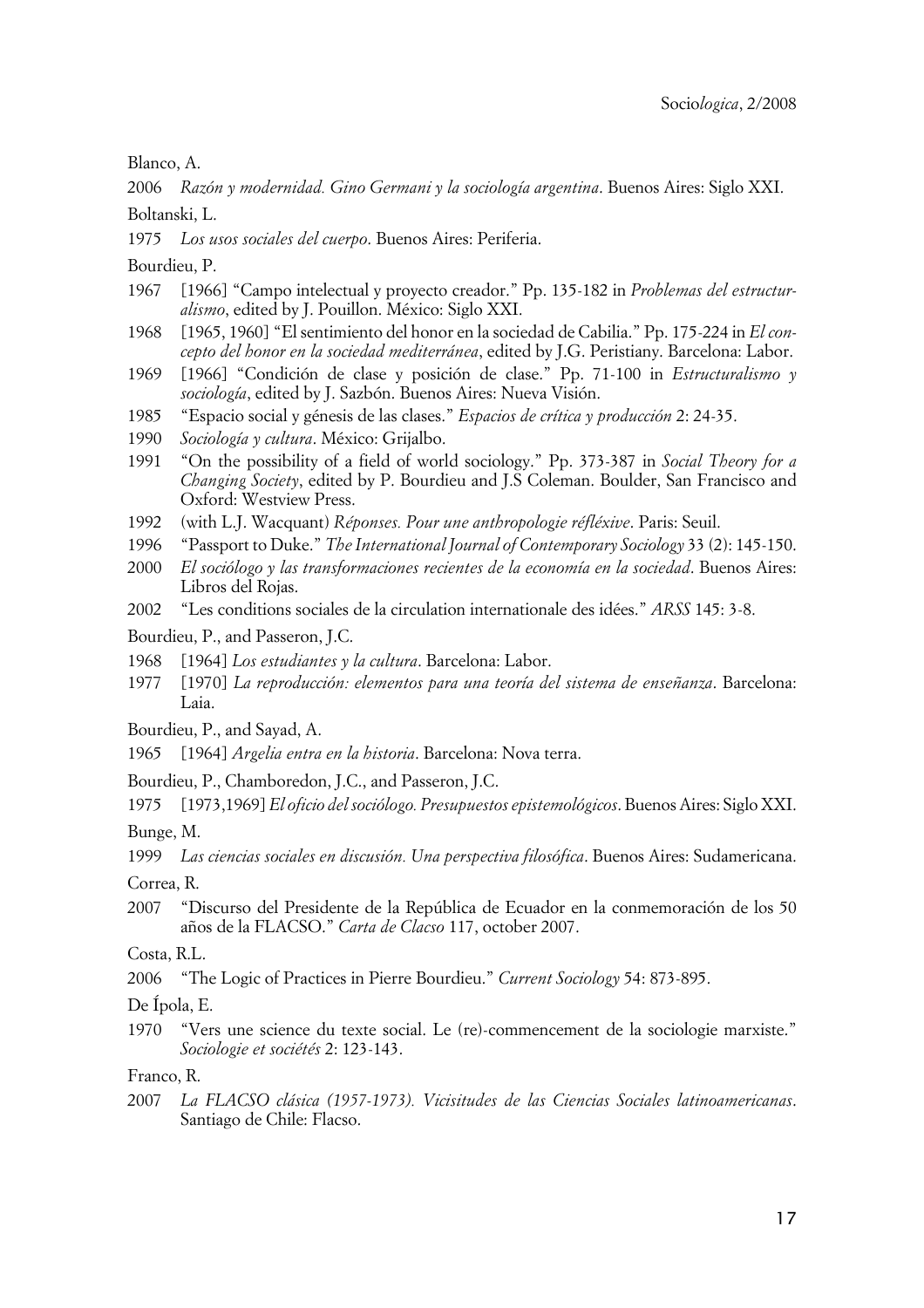García Canclini, N.

- 1990 "Presentación." Pp. 9-50 in P. Bourdieu, *Sociología y cultura*. México: Grijalbo.
- 1982 *Las culturas populares bajo el capitalismo*. México: Nueva Imagen.

#### Guber, R.

- 1991 *El salvaje metropolitano*. Buenos Aires: Legasa.
- 2001 *La etnografía. Método, campo y reflexividad*. Buenos Aires: Norma.

#### Gutiérrez, A.

- 1994 *Pierre Bourdieu: las prácticas sociales*. Buenos Aires: Cedal.
- 2004 *Pobre, como siempre... Estrategias de reproducción social en la pobreza*. Córdoba: Ferreyra.
- 2005 "La reproduction de la pauvreté. Note de recherche: Sur les échanges de capital social à Cordoba." *ARSS* 160: 88-97.

#### Heredia, B.

1979 *La morada da vida. Trabalho familiar de pequenos produtores do Nordeste do Brasil*. Rio de Janeiro: Paz e Terra.

Martínez, A.T.

- 2007a "Lectura y lectores de Bourdieu en Argentina." *Prismas. Revista de historia intelectual*  $11: 11-30.$
- 2007b *Pierre Bourdieu. Razones y lecciones de una práctica sociológica*. Buenos Aires: Manantial.

Myers, J.

2004 "Pasados en pugna." Pp. 67-106 in *Intelectuales y expertos. La constitución del conocimiento social en Argentina*, edited by F. Neiburg and M. Plotkin. Buenos Aires: Paidós.

Neiburg, F.

- 1998 *Los Intelectuales y la invención del Peronismo. Estudio de antropología social y cultural*. Buenos Aires: Alianza.
- Neiburg, F., and Plotkin, M.
- 2004a "Internationalisation et développement. Les "Di Tella" et la nouvelle économie en Argentine." *ARSS* 151-152: 57-68.
- 2004b *Intelectuales y expertos. La constitución del conocimiento social en Argentina*. Buenos Aires: Paidós.

Passeron, J.C.

2004 "Del Oficio del sociólogo al Razonamiento sociológico (Denis Baranger entrevista a J.C. Passeron)." *Revista Mexicana de Sociología* 60: 369-403.

Patiño, R.

1999 "Discursos teóricos y proyectos intelectuales: *Punto de Vista* y la introducción de Raymond Williams y Pierre Bourdieu en la Argentina." *e.t.c.* 10: 25-33.

#### Rubinich L.

1999 "Los sociólogos intelectuales: cuatro notas sobre la sociología en los '60.'" *Apuntes de investigación* 4: 31-55.

Sarlo, B.

1998 "Bourdieu no siempre estuvo de moda." *Clarín, Revista Ñ*, 20-sep-1998.

Sidicaro R.

2002 *Los tres peronismos*. Buenos Aires: Siglo XXI.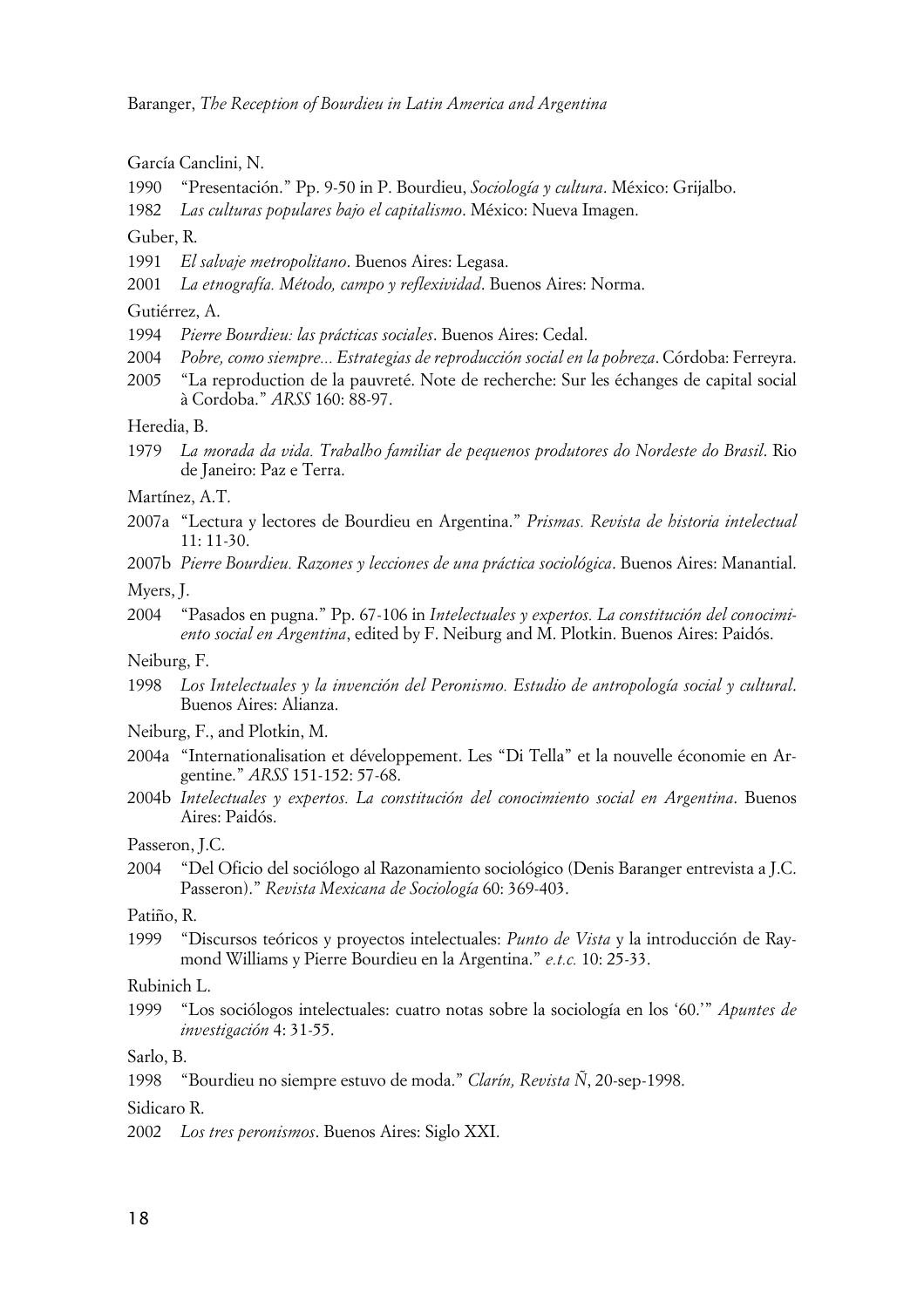Sigal, S.

- 1991 *Intelectuales y poder en la década del sesenta*. Buenos Aires: Puntosur.
- Solari, A., Franco, R., and Jutkowikz, J.
- 1976 *Teoría, acción social y desarrollo en América Latina*. México: Siglo XXI.

Sorá, G.

- 1998 "Francfort: la foire d'empoigne." *Liber. Revue internationale des livres* 34: 2-3.
- 1999 "La maison et l'entreprise. José Olympio et l'évolution de l'édition brésilienne." *ARSS* 126-127: 90-102.
- 2002 "Un échange dénié, La traduction d'auteurs brésiliens en Argentine." *ARSS* 145: 61-70.
- 2003 *Traducir el Brasil. Una antropología de la circulación internacional de las ideas*. Buenos Aires: Del Zorzal.
- 2004 "Editores y editoriales de ciencias sociales: un capital específico." Pp. 265-292 in *Intelectuales y expertos. La constitución del conocimiento social en Argentina*, edited by F. Neiburg and M. Plotkin. Buenos Aires: Paidós.

Steinmetz, G.

2005 "Introduction." Pp. 1-56 in *The Politics of Method in the Human Sciences. Positivism and its Epistemological Others*, edited by G. Steimetz. Durham/London: Duke University Press.

Tenti Fanfani, E.

- 1984 "La interacción maestro-alumno: discusión sociológica." *Revista Mexicana de Sociología* 46:161-172.
- 1999 "Civilización y 'descivilización.' Norbert Elias y Pierre Bourdieu intérpretes de la cuestión social contemporánea." *Sociedad* 14: 7-28.

Touraine, A.

1996 "Entrevista a Alain Touraine." *Clarín*, 12 jan 96.